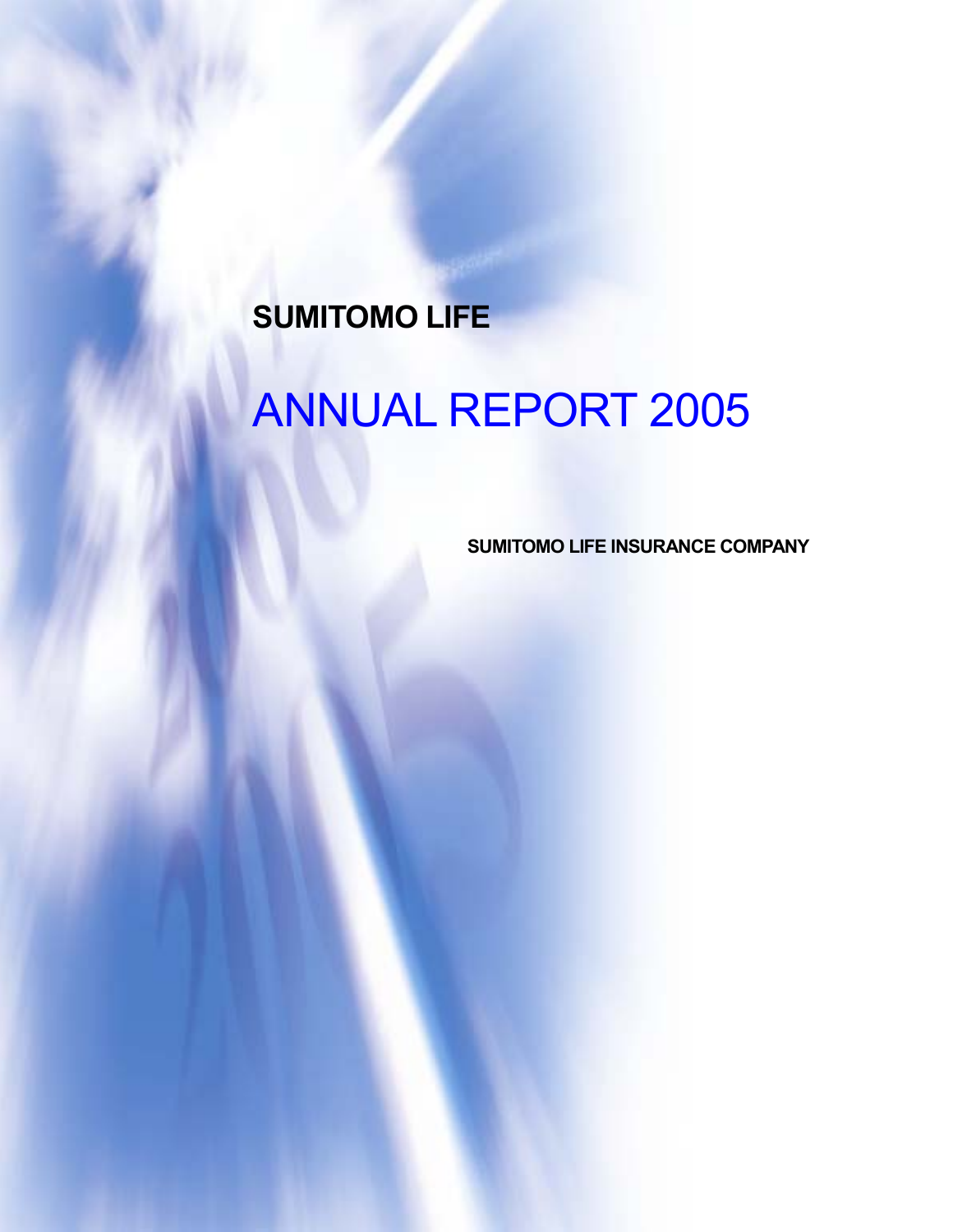### Our Management Policy

- **1. Based upon the concept of coexistence, coprosperity and mutual assistance, we shall strive to solidify and expand our business, while contributing to the furtherance of social and public welfare.**
- **2. Creditworthiness and steadiness shall be the norms in the execution of our business.**
- **3. We shall always remain imperturbable in judgment and retain progressive and indomitable spirits, responding to changes in our environment and keeping abreast with the times.**

### **Contents**

**Message from the President 1 Operating Results 2 Earnings Overview 4 Equities Overview and Improving Financial Soundness 6 Management of General Account Assets 9 Non-consolidated Review of Operations 10 Consolidated Balance Sheets 15 Consolidated Statements of Income 16 Consolidated Statements of Surplus 18 Consolidated Statements of Cash Flows 19 Notes to Consolidated Financial Statements 21 Independent Auditors' Report 26 International Network/Directors, Corporate Auditors, and Vice Presidents 27**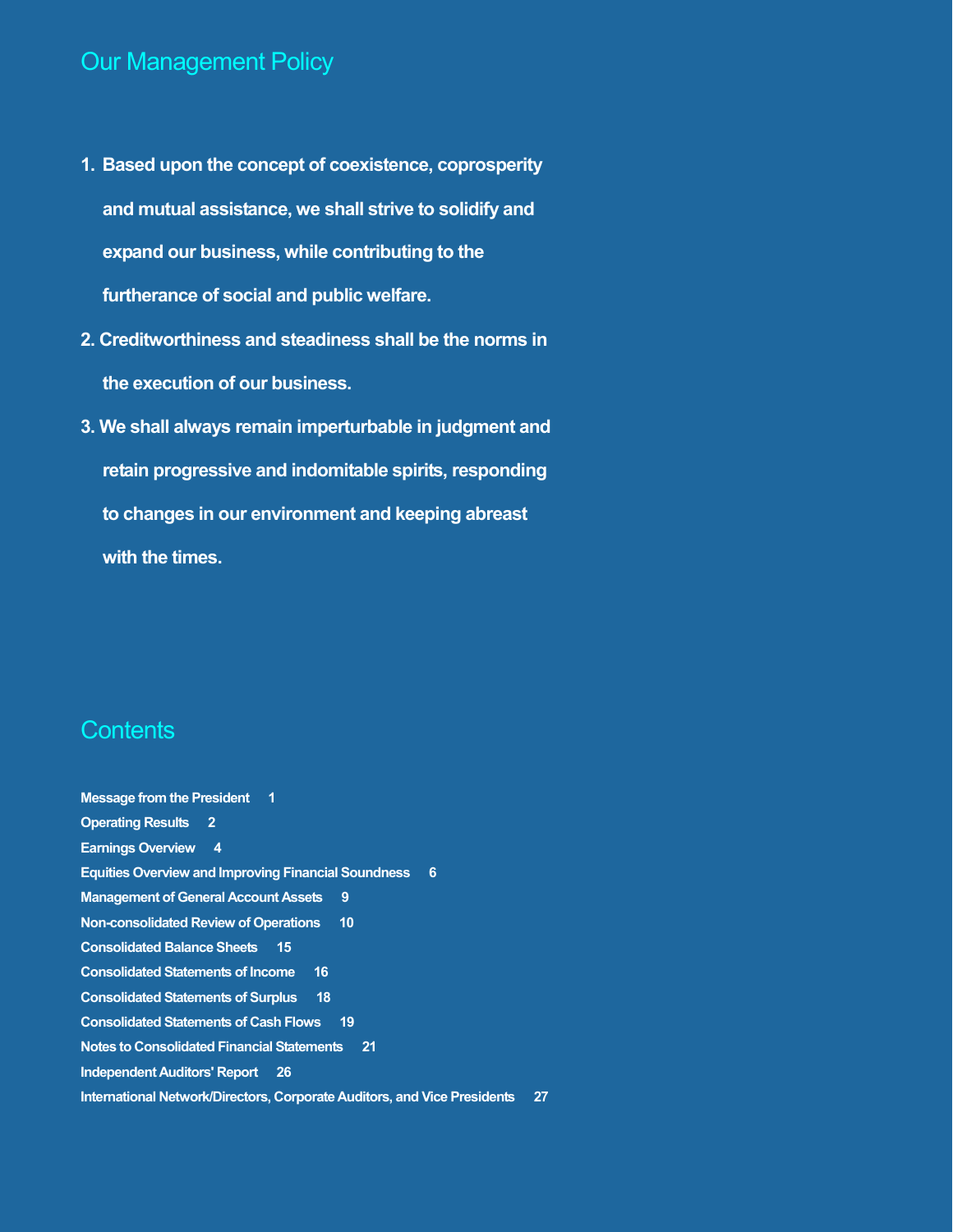### Message from the President



#### **Overview of Fiscal 2004**

The Japanese economy in the year ended March 31, 2005 was marked by firm undertones as capital investment continued to increase on the back of higher corporate earnings and the employment

environment continued to improve. In the life insurance industry, customers felt a greater sense of assurance with respect to management soundness thanks to improvements in financial standing, and industry companies' initiatives in the growth areas of medical insurance and individual annuities became increasingly clear. Amid such conditions, we devoted ourselves to our vision for new retail growth—creation of new markets and the revival of existing markets—and worked to further boost our earnings power.

Marketing and service are the key to raising earnings power. On this front, we bolstered our activities in the areas of medical and long-term care insurance for the middle-aged and elderly market segments, accurately assessing customer needs and changing demographics. Specifically, in October 2004 we developed and launched a new medical insurance product, *Doctor OK*. With the support of large numbers of customers, particularly in middle-aged and elderly age brackets, we were able to sell over 110,000 policies in the half year following the product's launch. Further, we partnered with American Life Insurance Company to commence sales of the company's cancer insurance in January 2005. In so doing we readied ourselves to be able to respond to a wide array of customer needs.

In addition to initiatives for new customers, we also actively promoted consultation services for existing policyholders in order to ensure that our long-time customers are provided with the latest insurance products optimal for their needs.

As a reflection of these initiatives as well as of augmenting our after-sales service system and thoroughly reducing costs, core business profit after providing for the negative spread totaled ¥287.2 billion, exceeding the level attained last year. With this profit as the source of funds, we applied impairment accounting on fixed assets one year ahead of schedule, increased internal reserves by ¥100.0 billion, and otherwise endeavored to further bolster our financial foundation. We continued to maintain an adequate solvency margin at 763.2%. The margin again considerably exceeded 200%, which is the level required to be considered sound, as we have further improved our ability to weather risk.

#### **New Growth Vision – Bounding into the Future**

I feel strongly that as a result of these strategic developments, Sumitomo Life has entered a solid growth phase. In order to accelerate this trend through fiscal 2005 as well, we have commenced sales of a new breakthrough product, *Senkyaku Banrai*, a whole life insurance policy with a medical rider requiring limited health status declaration. It allows even individuals with an illness to become policyholders if they meet certain conditions and pays benefits for hospitalization caused by a worsening illness.

 Moreover, in order to secure greater growth into the future, we plan to increase the pillars supporting our earnings platform from a medium- to long-term standpoint and construct a multifaceted growth model. Based on this approach, in fiscal 2005 we intend to add wholesale operations and new businesses to our retail initiatives and evolve as a company on the basis of this three-pronged vision for new growth.

 With respect to wholesale operations, we are engaged in a number of activities that anticipate market changes, including a collaborative business between existing wholesale and retail operations. Going forward, we plan to further augment these activities and create a new business model for this area.

 As for new businesses, we established a joint venture life insurance company in partnership with PICC Holding Company, one of the large non-life insurance groups in China, for the purpose of full-fledged entry into the Chinese market. With a goal of becoming a leading company in the Chinese market together with this exceptional partner, which has overwhelming brand presence and competitiveness in market, we plan to foster this business to become one of the pillars of our new growth vision. In addition, we intend to strengthen the activities of our sales representatives, our main sales channel, with scientific methods and to devote effort to new businesses that accommodate diversification in customer needs by marketing products through banking institutions and via new sales channels.

### Approaching our 100<sup>th</sup> Anniversary

Sumitomo Life's predecessor, Hinode Life Insurance, was founded in 1907 on the wish to create an ideal company from the perspective of the customer. Hinode Life was a small but exceptional company that was known at the time as the diamond of the industry. Transcending 100 years of time we intend to summon that aspiration and come together as a company, with all executives and employees in lockstep, to open the door to the ideal company ahead of our  $100<sup>th</sup>$  anniversary.

 As society ages to an unprecedented degree, we will boldly push forward in our commitment to steadfastly fulfilling our social mission of supporting a cheerful and prosperous aged society and to being an ideal insurance company that inspires high levels of customer confidence. Thank you for your continuing support and encouragement.

July 2005

S. Yokoyama

Shinichi Yokoyama President and Chief Executive Officer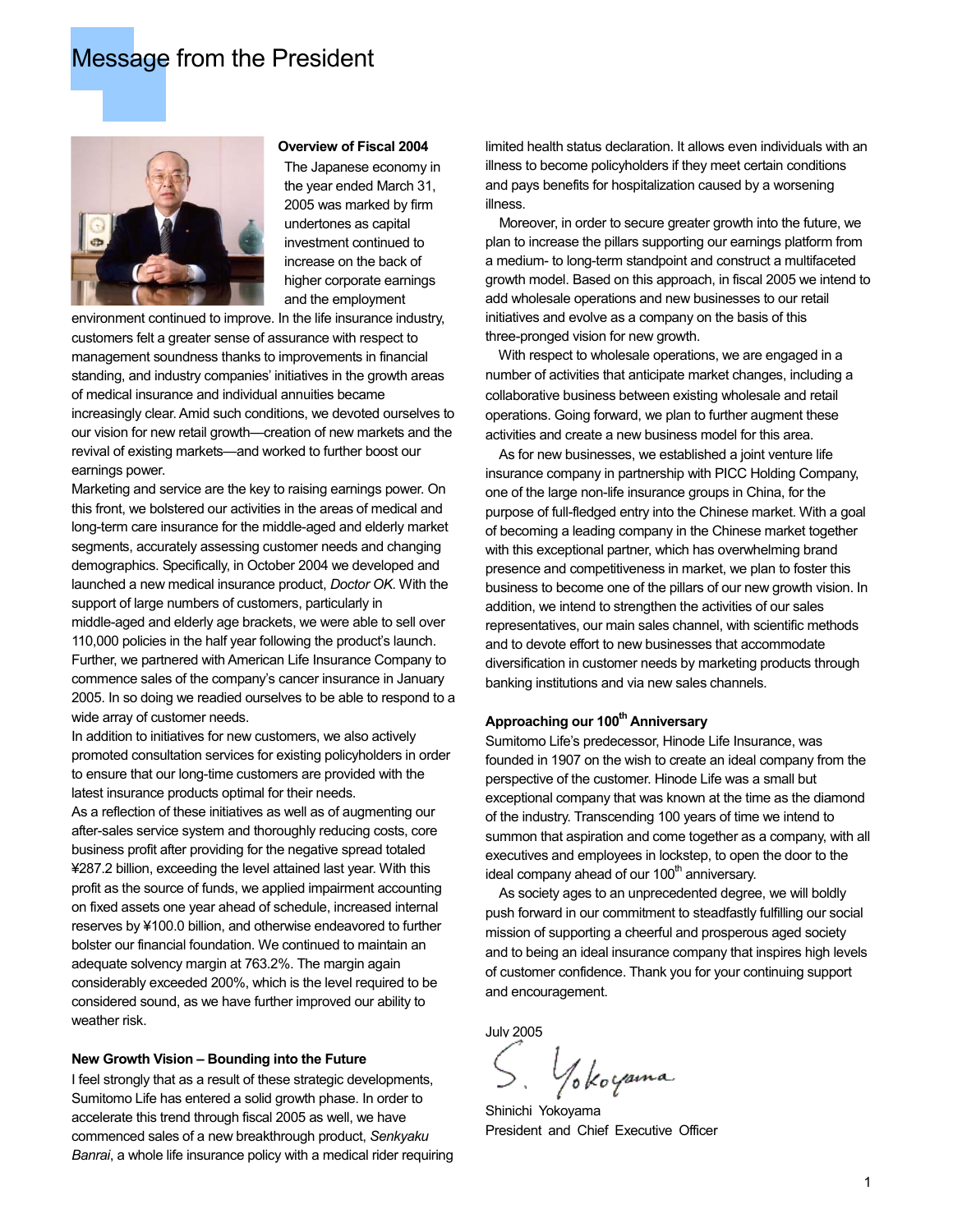### **New Policies and Net Policy Conversions**

In the year ended March 2005, annualized premium income from new policies for living benefits insurance and medical insurance increased considerably to 127.4% of the previous year, owing in part to the effects of new products like *Doctor OK*, a new medical insurance policy that was launched in October 2004. The percentage of total new policies accounted for by this field of insurance was 37%, just short of the 40% level.

The total for individual insurance and individual annuities was 112.5% of the previous year due to promoting initiatives in the area of living benefits and medical insurance, and other factors.

| (1) Annualized Premium Income                                   |             | (Units: ¥100 million) |
|-----------------------------------------------------------------|-------------|-----------------------|
| Item                                                            | Fiscal 2003 | Fiscal 2004           |
| <b>Living Benefits</b><br>Insurance, Medical<br>Insurance, etc. | 470         | 599                   |
| <b>Living Benefits</b><br>Insurance                             | 221         | 196                   |
| <b>Medical Insurance</b>                                        | 244         | 399                   |
|                                                                 |             |                       |
| Individual Insurance and<br><b>Individual Annuities</b>         | 1.428       | 1.607                 |

Notes: 1. Annualized premium income is calculated by multiplying individual premiums by a factor corresponding to their payment schedule and converting them to yearly premium income. For policies with lump-sum payments, premium income is divided by the coverage period.

 2. Annualized premium income for living benefits insurance is the total of long-term care insurance, insurance for specific illnesses, insurance for acute chronic diseases, and the special policy benefits exempted from insurance premium payments.

- 3. Annualized premium income for medical insurance is the total of medical insurance and individual riders for hospitalization due to disaster, treatment of disease, treatment of adult diseases, treatment of women's illnesses, outpatient treatment, initial benefits for hospitalization, hospital treatment, hospitalization due to cancer, and treatment for accident or injury.
- 4. Annualized premium income for products that include living benefits and medical insurance along with insurance against death and other insurance is calculated based on the respective proportions of the premium corresponding to living benefits and medical insurance.

| (2) Sum Insured                                          |                 |                    |                 | (Units: thousands, ¥100 million) |
|----------------------------------------------------------|-----------------|--------------------|-----------------|----------------------------------|
| Item                                                     | Fiscal 2003     |                    | Fiscal 2004     |                                  |
|                                                          | No. of Policies | <b>Total Value</b> | No. of Policies | <b>Total Value</b>               |
| <b>New Policies and Net</b><br><b>Policy Conversions</b> | 1.110           | 127,007            | 1.244           | 106.828                          |

### **Policy Cancellations and Lapses**

Policy cancellations and lapses in fiscal 2004 amounted to 80.8% of the previous year. This substantial improvement was the result of promoting consultations on existing policies and enhancing after-sales service. Improvement in this area continued on from fiscal 2003 thanks to steady implementation of these initiatives.

| <b>Sum Insured</b>                        | (Units: ¥100 million) |             |
|-------------------------------------------|-----------------------|-------------|
| Item                                      | Fiscal 2003           | Fiscal 2004 |
| <b>Policy Cancellations</b><br>and Lapses | 181.295               | 145.941     |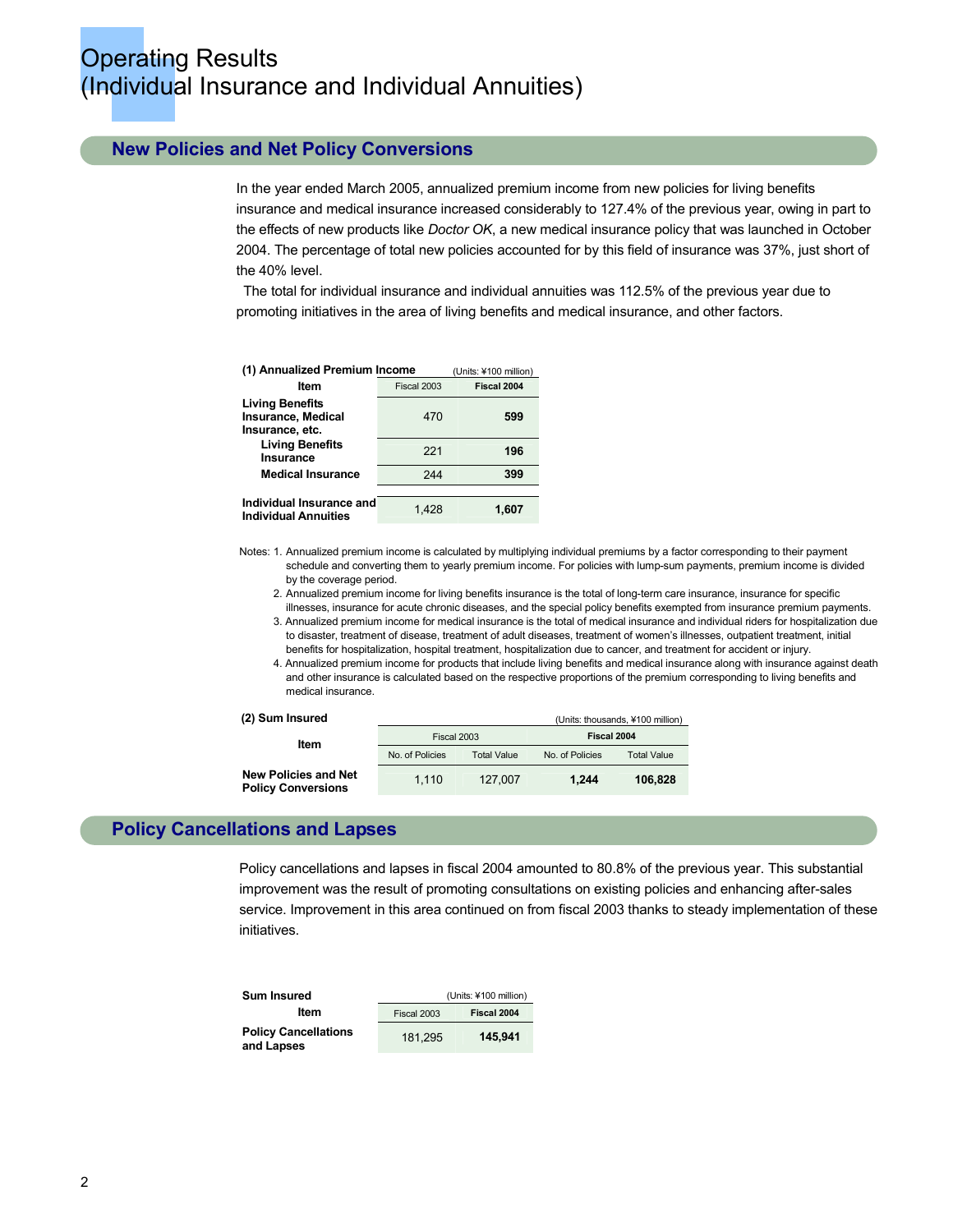### **Life Insurance in Force**

Annualized premium income from life insurance in force at the end of fiscal 2004 was 99.0% of the level at the previous year-end for total individual insurance and individual annuities. It was 106.3% of last year's level for living benefits insurance and medical insurance, which represents a solid increase.

| (1) Annual Premium Income                                       |                 | (Unit: ¥100 million)   |
|-----------------------------------------------------------------|-----------------|------------------------|
| Item                                                            | End-Fiscal 2003 | <b>End Fiscal 2004</b> |
| <b>Living Benefits</b><br>Insurance, Medical<br>Insurance, etc. | 3.893           | 4,140                  |
| <b>Medical Insurance</b>                                        | 2.664           | 2.845                  |
|                                                                 |                 |                        |
| Individual Insurance<br>and Individual<br><b>Annuities</b>      | 19.734          | 19.545                 |

Notes: 1. Annualized premium income is calculated by multiplying individual premiums by a factor corresponding to their payment schedule and converting them to yearly premium income. For policies with lump-sum payments, premium income is divided by the coverage period.

- 2. Annualized premium income for living benefits insurance is the total of long-term care insurance, insurance for specific illnesses, insurance for acute chronic diseases, and the portion corresponding to special policy benefits exempted from insurance premium payments.
- 3. Annualized premium income for medical insurance is the total of medical insurance and individual riders for hospitalization due to disaster, treatment of disease, treatment of adult diseases, treatment of women's illnesses, outpatient treatment, initial benefits for hospitalization, hospital treatment, hospitalization due to cancer, and treatment for accident or injury.

 4. Annualized premium income for products that include living benefits and medical insurance along with insurance against death and other insurance is calculated based on the respective proportions of the premium corresponding to living benefits and medical insurance.

|  | (2) Sum Insured |
|--|-----------------|
|--|-----------------|

| (2) Sum Insured         |                 |                    |                 | (Units: thousands, ¥100 million) |
|-------------------------|-----------------|--------------------|-----------------|----------------------------------|
| Item                    | End-Fiscal 2003 |                    | End-Fiscal 2004 |                                  |
|                         | No. of Policies | <b>Total Value</b> | No. of Policies | <b>Total Value</b>               |
| Life Insurance in Force | 11.522          | 1.764.551          | 11.276          | 1.671.522                        |

3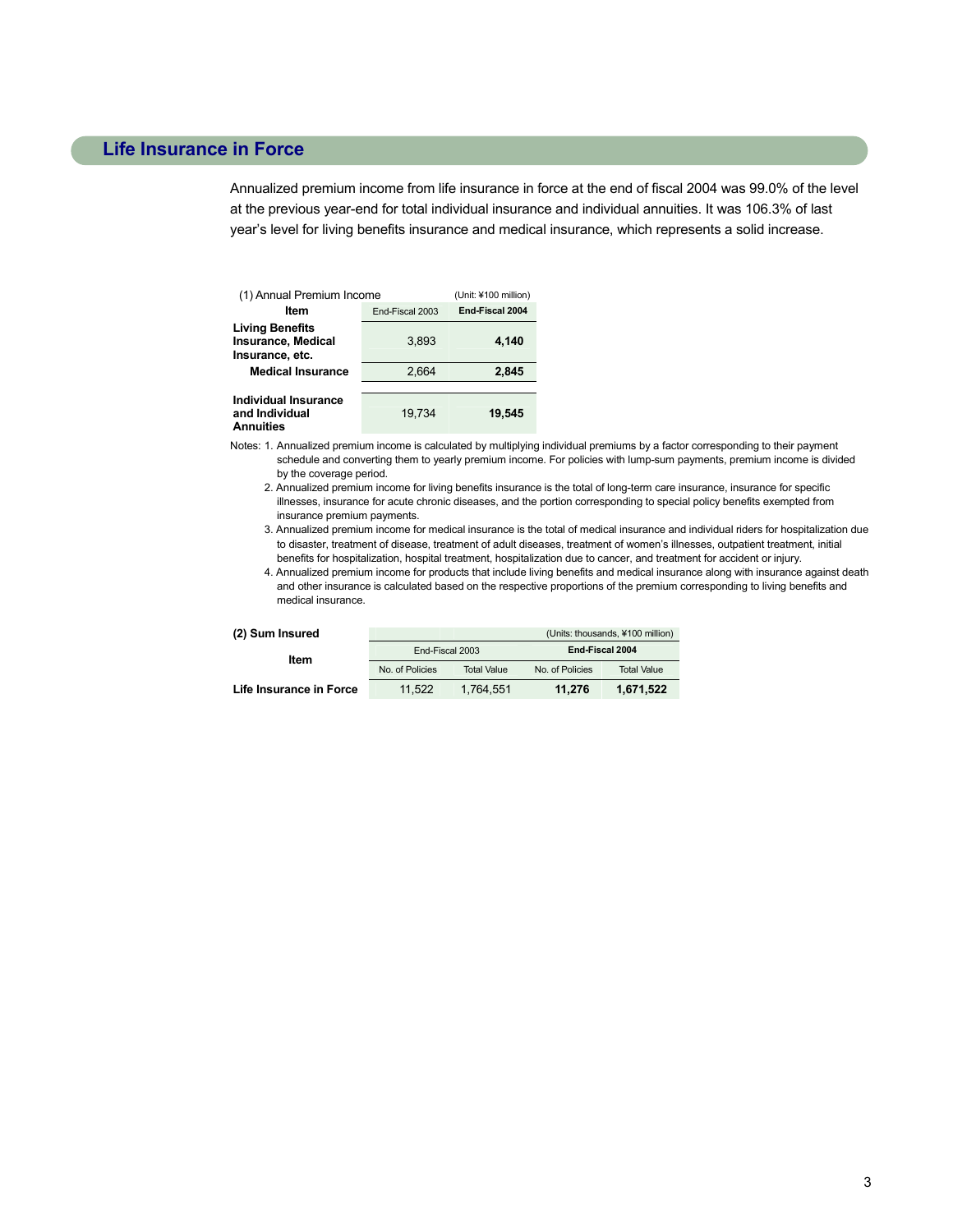### **Core Business Profit of ¥287.2 Billion to Surpass Previous Year**

Core business profit is an indicator of the basic earnings power of a life insurance company and has been disclosed on an industry-wide basis since the year ended March 31, 2001.

Core business profit refers to income after provision for a negative spread, and so represents funds that can be used to pay dividends and income taxes or improve financial health and the earnings structure.

After providing for the negative spread, Sumitomo Life secured core business profit of ¥287.2 billion to exceed the level recorded the previous year.

**Ordinary Income Overview (Core Business Profit Overview) Constant Core 2006 (Unit: ¥100 million)** 

|                                                                              |             | <u></u>      |
|------------------------------------------------------------------------------|-------------|--------------|
|                                                                              | Fiscal 2003 | Fiscal 2004  |
| Core Business Profit (A)                                                     | 2,842       | 2,872        |
| Insurance Premiums and Other                                                 | 26,970      | 25,856       |
| Interest and Dividend Income                                                 | 4,479       | 4,359        |
| Reversal of Transfer to Policy Reserves*                                     | 5,875       |              |
| Benefits and Other Payments<br>Transfer to Policy Reserves*                  | 31,012      | 23,427<br>50 |
| <b>Operating Expenses</b>                                                    | 3,740       | 3,622        |
| Capital Income (B)                                                           | (1,015)     | (503)        |
| Special Income (C)                                                           | (383)       | (375)        |
| Ordinary Income (D=A+B+C)                                                    | 1,443       | 1,993        |
| Special Gains/Losses (E)                                                     | (600)       | (900)        |
| Income before Taxes                                                          | 842         | 1,092        |
| Corporate and Other Taxes $\Gamma$ (F)                                       | 69          | 222          |
| Deferred Tax Adjustment                                                      | 127         | 32           |
| Net Income for the Year (G=D+E-F)                                            | 646         | 837          |
| Reversal of Fund for the Promotion of Social and Policyholder Welfare<br>(H) | 5           | 5            |
| Reversal of Difference on Revaluation of Real Estate, Etc.                   | (9)         | (55)         |
| Unappropriated Surplus at Year-end (I=D+E-F+H)                               | 642         | 787          |
|                                                                              |             |              |

\*Excluding transfer/reversal of contingency reserve.

### **Relationship between Core Business Profit and Negative Spread**



### **Ordinary Income**

Ordinary income (D) is basic operating profit (A) to which is added capital income (B) and special income (C). The Company posted ordinary income of ¥199.3 billion.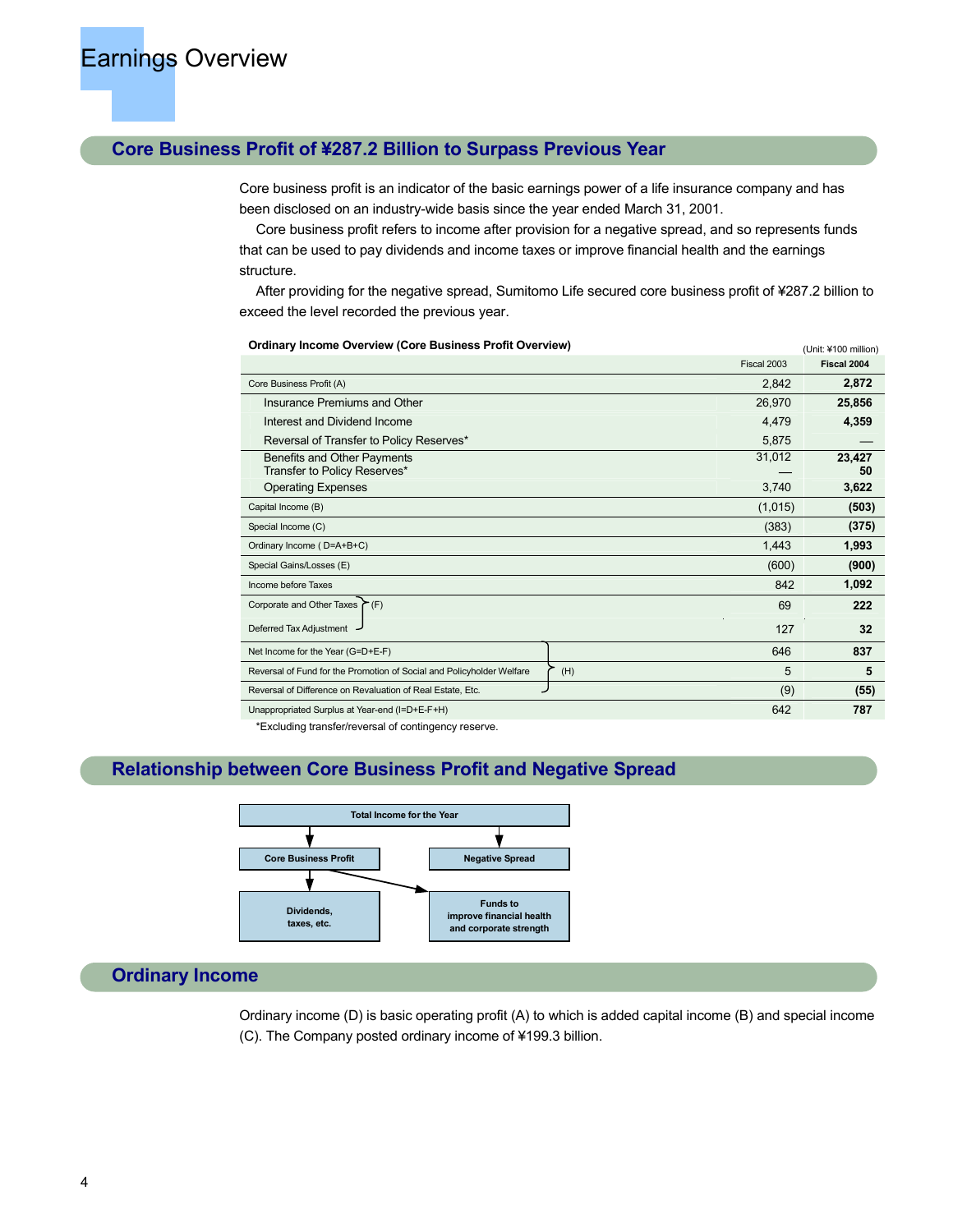### **Net Income for the Year**

Net income (G) is calculated by adding special gains/losses (E) to ordinary income (D) and subtracting corporate and other taxes and deferred tax adjustment (F). The Company posted net income for the year of ¥83.7 billion.

### **Unappropriated Surplus at Year-End**

Unappropriated surplus at year-end (I) is derived by adding the reversal of the fund for the promotion of social and policyholder welfare and other reversals (H) to net income for the year (G). The company registered an unappropriated surplus at year-end of ¥78.7 billion.

### **Negative Spread**

### **Addressing the Negative Spread**

Sumitomo Life's negative spread totaled ¥189.7 billion in the year ended March 31, 2005. The spread is covered by total annual income (of a single fiscal year). As mentioned previously, after providing for the negative spread, the Company secured core business profit of ¥287.2 billion. This means that total income for the year greatly exceeded the negative spread and the Company has provided for the amount of the spread in full.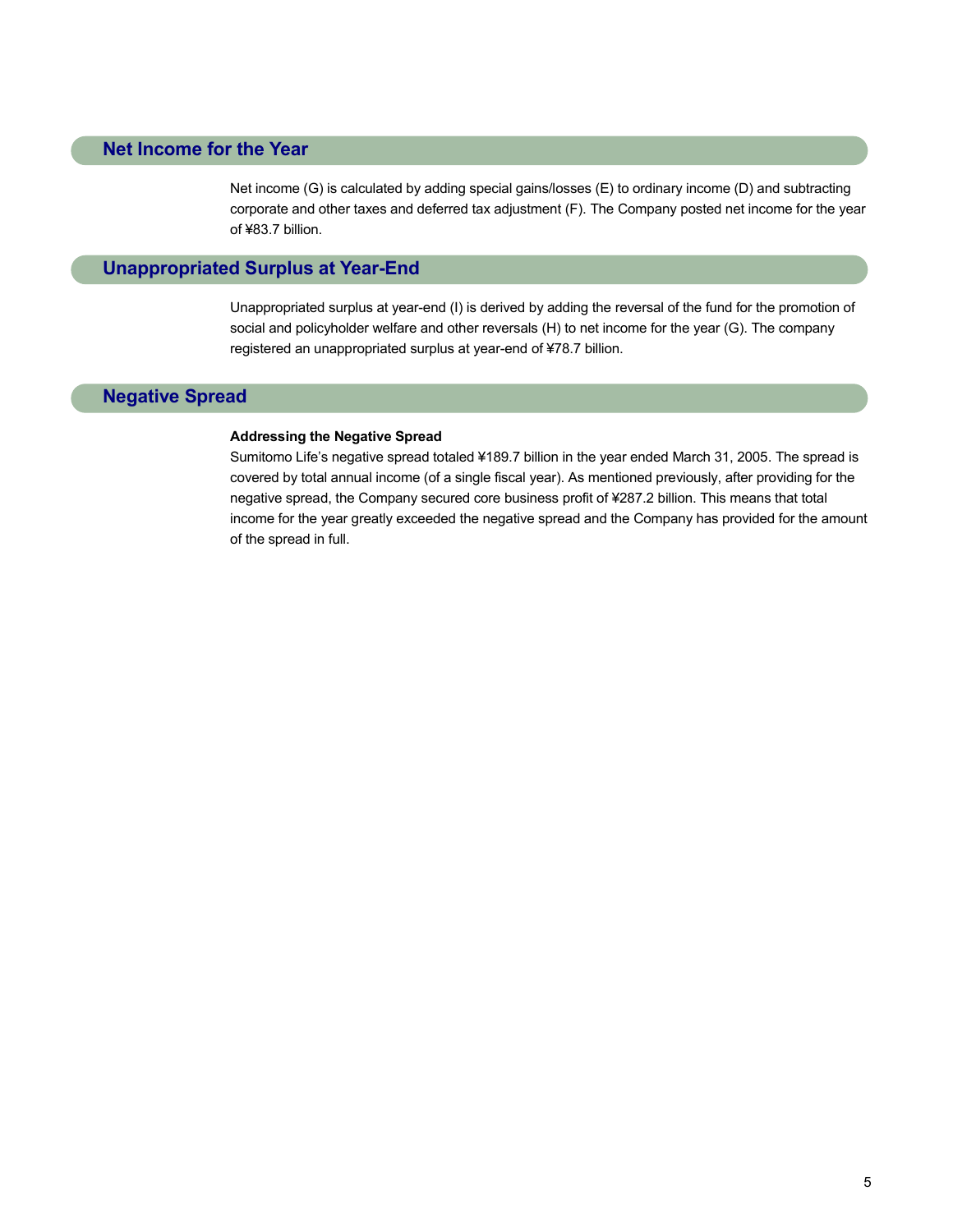### **Total Assets**

Total assets increased ¥119.3 billion during the year under review to amount to ¥21,242.9 billion.

| Total assets |                | (Unit: ¥100 million) |
|--------------|----------------|----------------------|
| Item         | March 31, 2004 | March 31, 2005       |
| Total assets | 211.236        | 212.429              |

### **Securities Holdings**

For investments in securities, asset management focused on yen-denominated, interest-bearing assets. For foreign currency-denominated securities, the majority of investments were made after hedging currency fluctuation risk.

| <b>Breakdown of Securities Holdings (General Account)</b> |         |                |         | (Units: ¥100 million, %) |  |
|-----------------------------------------------------------|---------|----------------|---------|--------------------------|--|
| Item                                                      |         | March 31, 2004 |         | March 31, 2005           |  |
|                                                           | Amount  | % of Total     | Amount  | % of Total               |  |
| Government and Corporate Bonds                            | 57.071  | 48.1           | 57,837  | 46.7                     |  |
| Equities                                                  | 15,392  | 13.0           | 16,283  | 13.1                     |  |
| <b>Foreign Securities</b>                                 | 44.580  | 37.6           | 48,526  | 39.2                     |  |
| overnment and Corporate Bonds                             | 38.247  | 32.3           | 42.411  | 34.2                     |  |
| oreign Currency Denominated Bonds                         | 24,167  | 20.4           | 26.961  | 21.8                     |  |
| quities, etc.                                             | 6,332   | 5.3            | 6,114   | 4.9                      |  |
| <b>Other Securities</b>                                   | 1,552   | 1.3            | 1.248   | 1.0                      |  |
| Total                                                     | 118.597 | 100.0          | 123,896 | 100.0                    |  |

### **Nonperforming Loans**

Risk-managed loans (nonperforming loans) were a mere 0.48% of the balance of loans outstanding as of the fiscal year-end.

 Sumitomo Life continued to maintain a sound financial position in the year ended March 2005, achieving year-on-year reductions to risk-managed loans both in absolute value terms and as a percentage of total loans outstanding, as a result of executing appropriate write-offs and provisions in line with stringent internal assessment standards.

| <b>Loans Outstanding</b>                                             |                | (Unit: ¥100 million) |
|----------------------------------------------------------------------|----------------|----------------------|
| Item                                                                 | March 31, 2004 | March 31, 2005       |
| Loans Outstanding                                                    | 52,399         | 48,681               |
|                                                                      |                |                      |
| <b>Risk-Managed Loans</b>                                            |                | (Unit: ¥100 million) |
| Item                                                                 | March 31, 2004 | March 31, 2005       |
| Loans to Bankrupt Borrowers<br>(1)                                   | 12             | $\mathbf{2}$         |
| Loans in Arrears<br>(2)                                              | 245            | 126                  |
| Loans in Arrears for Three Months or Longer<br>(3)                   | 12             | 15                   |
| Loans on Which Terms Have Been Eased<br>(4)                          | 127            | 86                   |
| Total $((1)+(2)+(3)+(4))$<br>(Percentage of Total Loans Outstanding) | 397<br>(0.76%) | 231<br>$(0.48\%)$    |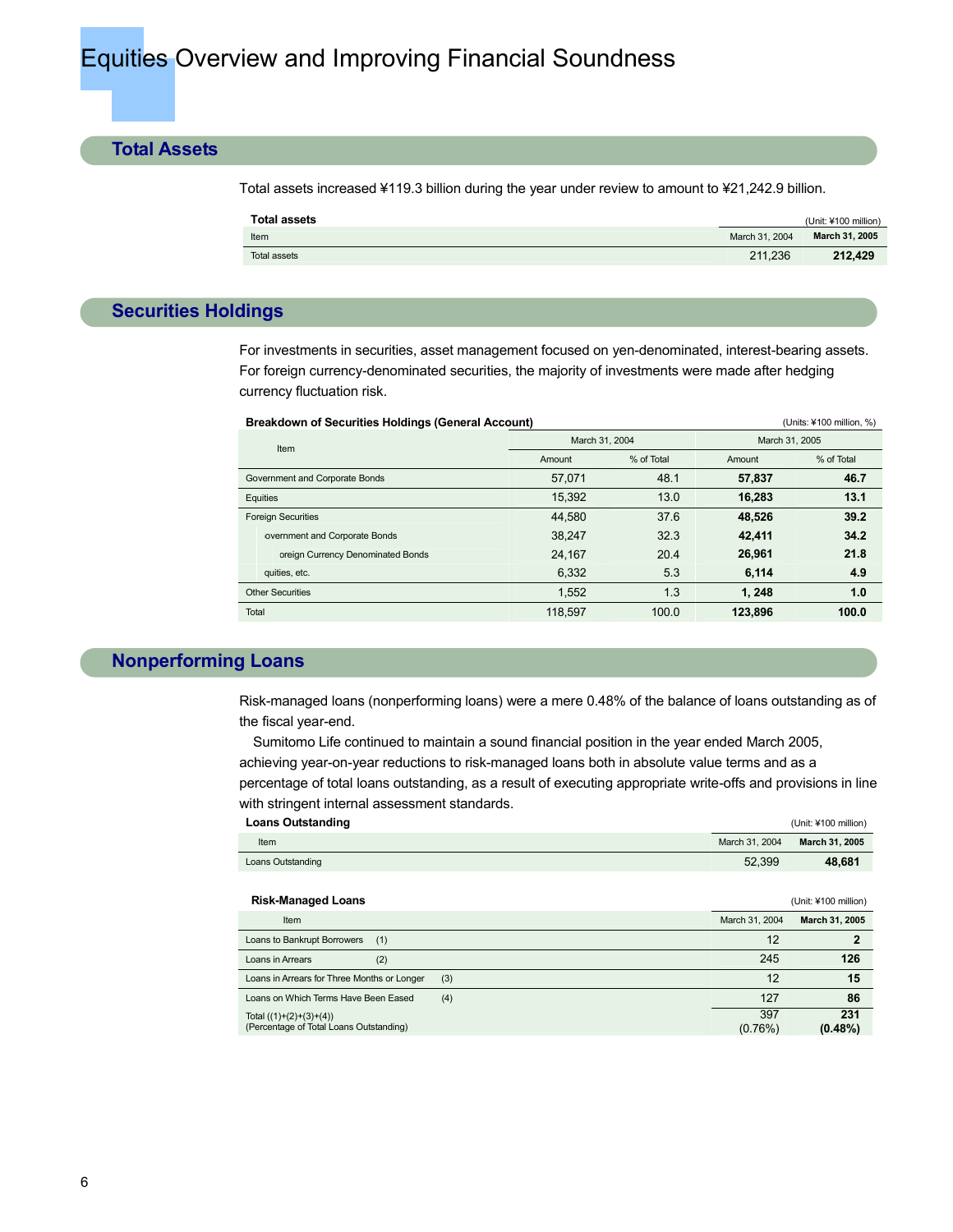### **Impairment Accounting on Fixed Assets**

Impairment accounting on fixed assets refers to stating losses on fixed assets such as real estate when a particular asset's market value is substantially lower than its book value and when it is judged that the investment is not recoverable after calculating future cash flows generated by the asset. Impairment accounting on fixed assets will become mandatory starting in fiscal 2005 following an early application period that began at the end of fiscal 2003.

The Company opted for early application of impairment accounting on its fixed assets in fiscal 2004 from the standpoint of strengthening its financial position. An impairment loss of ¥42.1 billion was stated as a special loss on the Company's fiscal 2004 financial statements.

### **Solvency Margin Ratio – 763.2%**



### **Increasing Internal Reserves**

With strong core business profit as the source of funds, the Company made provisions of ¥100.0 billion to internal reserves, including contingency reserve and reserve for price fluctuations, following early application of impairment accounting on fixed assets.

The Company will continue to work to enhance its internal reserves via earnings growth.

(Unit: ¥100 million)

| Item                                                                     | March 31, 2004 | March 31, 2005 | <b>Difference</b> |
|--------------------------------------------------------------------------|----------------|----------------|-------------------|
| <b>Internal Reserves</b>                                                 | 4,650          | 5,650          | 1,000             |
| (Liabilities Section)                                                    |                |                |                   |
| <b>Contingency Reserve</b>                                               | 1,030          | 1,405          | 375               |
| <b>Reserve for Price Fluctuations</b>                                    | 640            | 910            | 270               |
| (Capital Section)                                                        |                |                |                   |
| Fund Prepared for Price Redemption                                       | 1,200          | 1,400          | 200               |
| Reserves for Foundation Fund Redemption<br>+Reserves for Fund Redemption | 1,780          | 1,935          | 155               |

#### **Regarding Early Corrective Measures**

Early corrective measures are intended to promote early initiatives aimed at management improvement.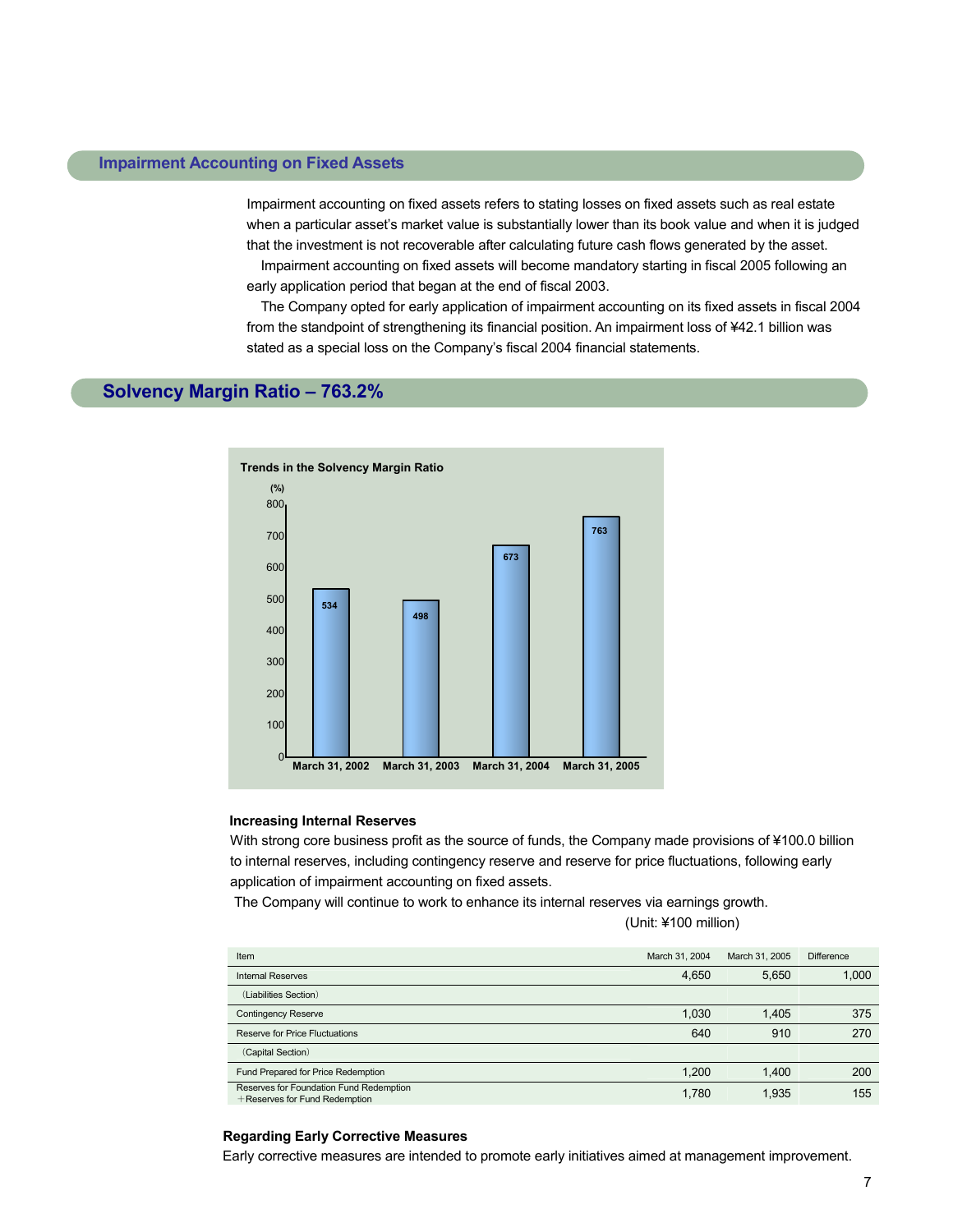Industry regulators use the solvency margin and other means to invoke necessary measures and directives to this end.

When the margin falls below 200%, the following directives are in place depending on the extent to which the margin is below this mark.

| Classification                     | Solvency Margin                       | <b>Directive</b>                                                                                                                                                                                                                                                                                                                                                                                                        |
|------------------------------------|---------------------------------------|-------------------------------------------------------------------------------------------------------------------------------------------------------------------------------------------------------------------------------------------------------------------------------------------------------------------------------------------------------------------------------------------------------------------------|
| Not Subject to<br><b>Directive</b> | $200\%$ or more                       | None                                                                                                                                                                                                                                                                                                                                                                                                                    |
| Class 1                            | At least $100\%$<br>Less than $200\%$ | Orders the submission and execution of an<br>improvement plan deemed rational for securing<br>management soundness                                                                                                                                                                                                                                                                                                      |
| Class 2                            | At least 0%<br>Less than 100%         | Orders measures to help enhance ability to pay future<br>insurance benefits, etc. They include:<br>1) Submission and execution of plan deemed rational<br>concerning enhancement of ability to pay insurance<br>benefits, etc.<br>2) Prohibition on dividends or executive bonuses, or<br>curtailment of their amounts<br>3) Change in method for calculating insurance<br>premiums on potential new insurance policies |
| Class 3                            | Less than 0%                          | Orders suspension of business activities in part or in<br>full for a fixed period of time                                                                                                                                                                                                                                                                                                                               |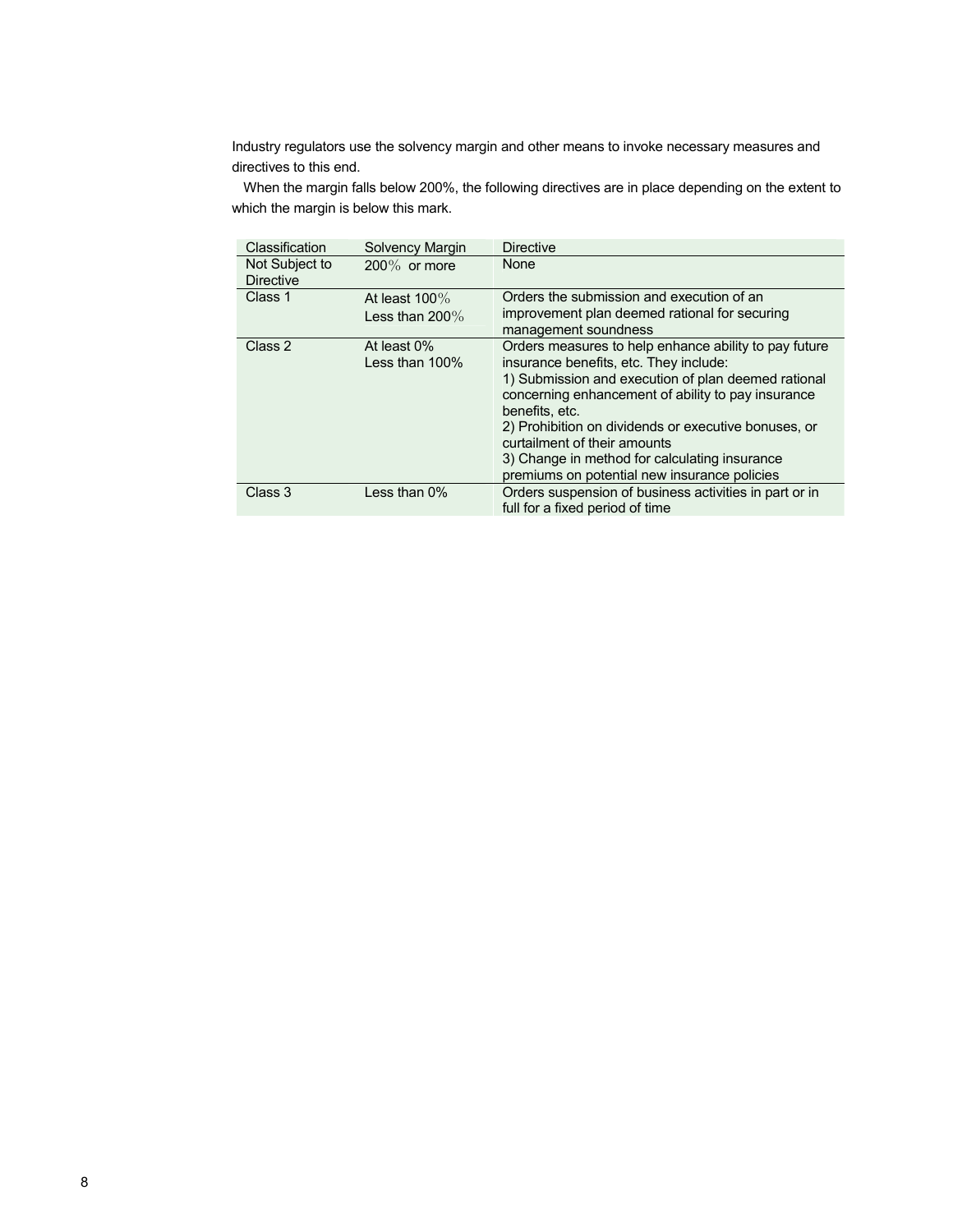### **Asset Management Policy**

Sumitomo Life conducts asset management in order to achieve stable returns over the long term, in accordance with the liability characteristic of a life insurance contract. Its portfolio consists primarily of yen-denominated government and corporate bonds, loans, and other interest-bearing assets. The Company also invests in equities and other assets within prescribed risk parameters for the sake of diversification.

### **Asset Management Overview**

Sumitomo Life conducted operations to secure earnings while curtailing risk exposure in line with interest rate conditions both domestically and abroad, working for stable returns primarily on yen-denominated interest-bearing assets. In addition, centering on domestic equities, the Company reshuffled its portfolio while carefully eyeing market trends from the viewpoint of reducing risk, as it continued to shore up its financial position. More specific information on asset management follows below.

### **Securities**

Sumitomo Life made consistent investments in government and corporate bonds primarily with long-term maturities in order to promote ALM to ensure stable earnings. In addition, the Company endeavored to secure still higher revenues by flexibly managing its investments, actively shifting its bond portfolio to long-term instruments as interest rates rose starting in June and increasing its purchases of long-term debt during an upturn in interest rates the second half of February.

The Company continued its investment in foreign bonds as an alternative to yen-denominated assets while fully hedging currency exchange risk. With rising interest rates in the U.S. at the beginning of the fiscal year, the Company increased the balance of its holdings as it worked to secure returns greater than those available from domestic investments. Costs for hedging U.S. dollars increased considerably in the second half, so the Company sold off U.S. bonds and converted a portion of them to European investments.

For domestic equities, the Company reshuffled its portfolio while monitoring market trends in order to reduce risk.

The Company deferred investment in foreign securities in order to curb risk.

### **Loans**

With respect to loans to domestic corporations, Sumitomo Life made investments after carefully judging credit risk. Along with increasing the ratio of loans to preferred business partners, the Company also worked to develop new customers.

### **Real Estate**

In this area the Company made efforts to increase profitability by boosting occupancy rates. The Company also improved the soundness of its financial position by executing early application of impairment accounting on fixed assets starting at the end of the first half of fiscal 2004.

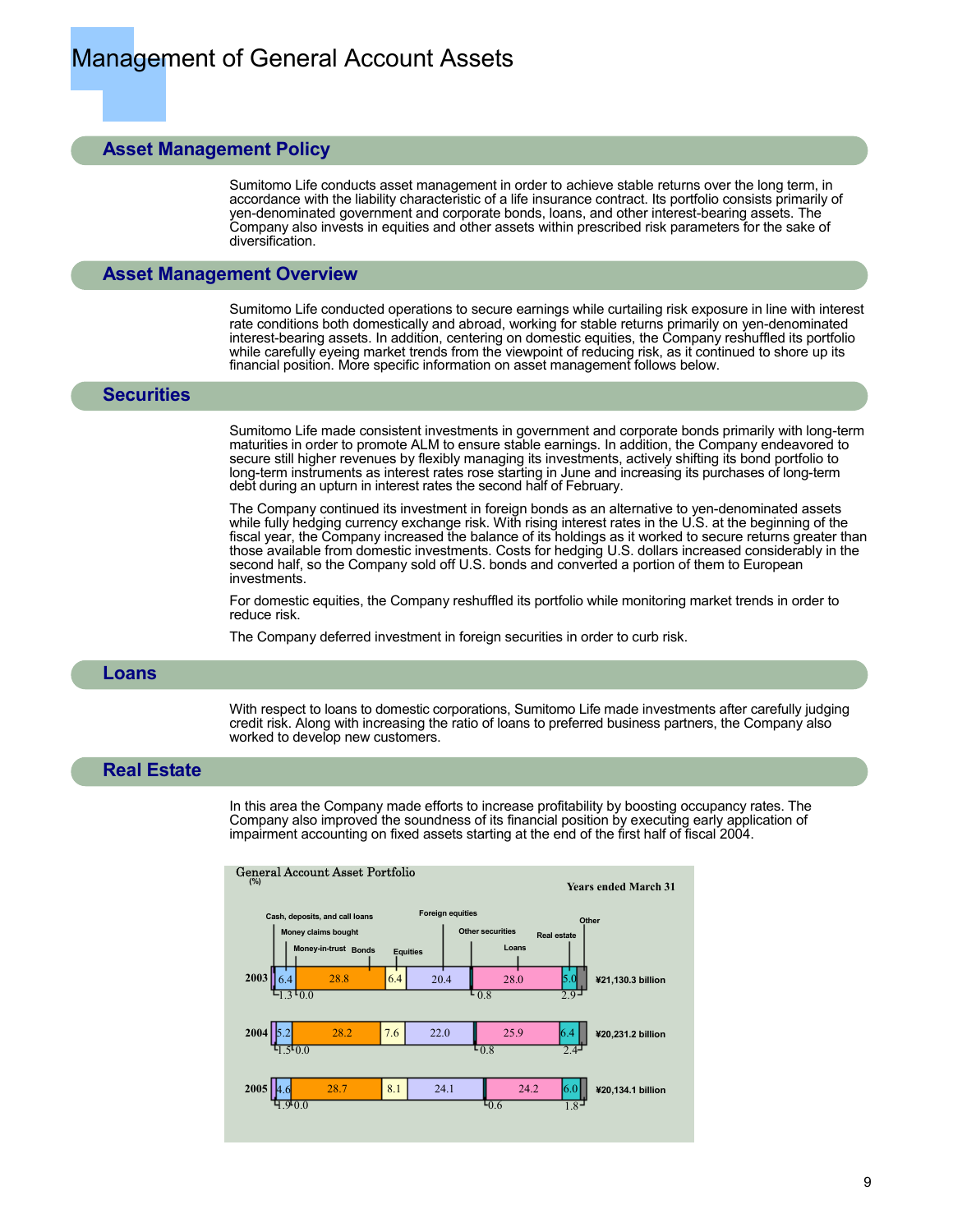### Non-consolidated Review of Operations (Results for the Year Ended March 31, 2005)

### **Business Environment**

The Japanese economy in the year ended March 31, 2005 continued to experience a recovery with firm undertones despite decelerating exports and consumer spending in the second half. The recovery was supported by continuing increases in capital investment driven by higher corporate earnings and improvements in the employment environment.

In the life insurance industry, customers felt a greater sense of assurance with respect to management soundness thanks to improvements in financial standing, and with the need mounting for individuals to obtain insurance coverage for themselves, against a backdrop of revisions to the social insurance system, the initiatives of industry companies in the growth areas of medical insurance and individual annuities became increasingly clear.

### **Review of Operations**

Operating in this environment, Sumitomo Life worked to further boost its earnings power based on a long-term management policy aimed at ensuring that Sumitomo Life inspires high levels of customer confidence as an insurance company.

### **Marketing and Service**

Marketing and service are the key to raising earnings power. On this front, the Company continued to work for growth in insurance sales centered on medical and long-term care insurance, areas where customer need is picking up. In fiscal 2004, the Company aggressively developed the middle-aged and elderly market segments, where considerable demand is anticipated due to demographic changes, through the provision of medical insurance, an area where need is coming to the fore.

With respect to products, the Company launched sales of a new medical insurance product, *Doctor OK*, in October 2004. *Doctor OK* provides enhanced medical insurance over the course of a person's entire life, broadly covering surgeries that are subject to health insurance. In addition, it is characterized by being available to individuals up to age 75, with only a simple declaration of the one's health required when applying, and features low insurance premiums made possible by eliminating insurance against death and cancellation refunds. These features accurately reflect the needs of the middle-aged and elderly age brackets, and as a result, over 110,000 policies were sold in the half year since the product was made available. With changes taking place in the conditions faced by customers, the Company also endeavored to actively promote its consultation program for existing policyholders in order to ensure customers have optimal coverage. The program helps customers update their policies with the latest insurance products by combining their existing policies with medical insurance or long-term care insurance. As a result, the Company sold 200,000 policies to customers in middle-aged and elderly age brackets (50 years and older) in the period from October 2004 to the term-end, which constitutes an 81.9% increase over the previous year. In addition, Sumitomo Life partnered with American Life Insurance Company in order to quickly enhance its product line, and commenced sales of the company's cancer insurance in January 2005.

Additionally, with a view to further strengthening these activities, the Company commenced sales in April 2005 of a new breakthrough product, *Senkyaku Banrai*, a whole life insurance policy with a medical rider requiring limited health status declaration that allows even individuals with an illness to become policyholders if they meet certain conditions (namely, no history of hospitalization or surgery in the previous two years, etc.) and that pays benefits for hospitalization caused by a worsening illness.

As the Company worked to increase insurance sales in this way, it also devoted itself to enhancing after-sales service for existing policyholders in order to maintain its level of insurance in force.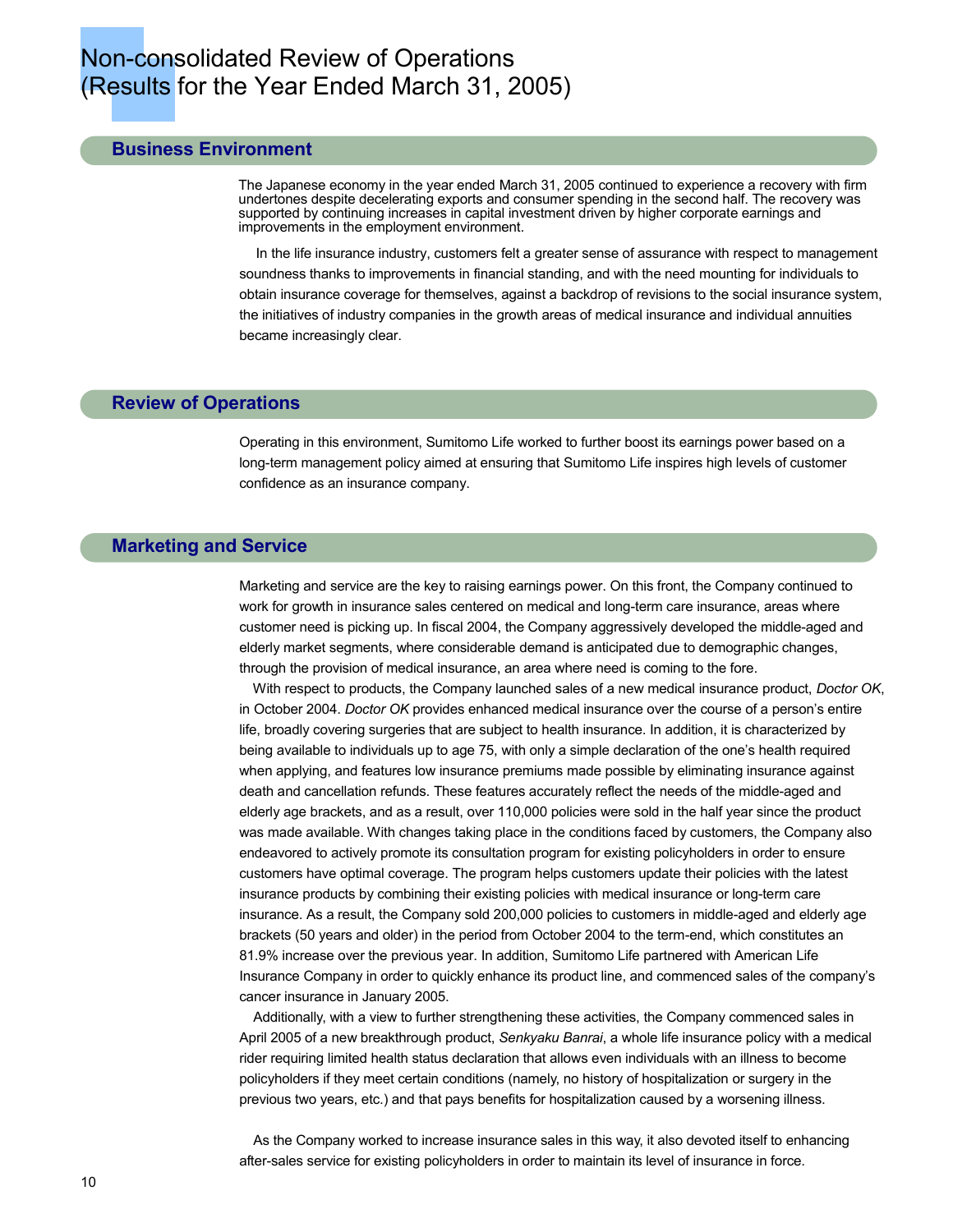First of all, from the standpoint of improving the convenience of insurance-related procedures, the Company continued working to improve the functioning of its call center with a view to quickly and politely carrying out necessary procedures. It also expanded the range of procedures available on the Internet and promoted linkage with ATMs at banks and other institutions. Next, from the perspective of promoting value-added services, the Company further diversified its services for *Club Sumitomo Life*, a policyholder association, for example, by expanding the range of policyholders that can take advantage of roadside services.

In addition to further reassuring customers with respect to the soundness of the Company's finances, these efforts to enhance after-sales services and promote consultations for existing policyholders resulted in a substantial 19.2% year-on-year decline in cancellations and lapses, the principal cause of decreases in insurance in force.

The Company continued to actively engage in marketing insurance products through banking institutions, a sales channel that complements the Company's sales representatives. Specifically, it strengthened the system of support for these brokers by increasing related staffing levels. On the product side as well, the Company added a savings option to *Tanoshimi VA*, a variable annuity with minimal life insurance features that had only been available with in the single premium format. As a result of these initiatives, the Company sold 57,000 policies through banking institutions, generating insurance premiums of approximately ¥200.0 billion.

In the area of institutional insurance, the Company continued to provide support for benefit programs utilizing insurance. In particular, for corporate pensions, it set up dedicated offices in Tokyo, Osaka and Nagoya to help small and medium-sized companies revise their qualified pension plans. This was part of an effort to provide specialized consulting to companies considering revisions to their retirement plans.

Consolidated subsidiary The Sumisei General Insurance Co., Ltd. focused on steadily increasing revenue from insurance premiums and, in fiscal 2004, achieved solid earnings despite increased benefit payouts due the impact of a series of natural disasters.

### **Asset Management**

Sumitomo Life's basic policy for asset management is to promote ALM (comprehensive management of assets and liabilities) in line with the liability characteristics of life insurance policies. Within the scope of this policy, the Company continued to work to increase earnings through investment centered on yen-denominated, interest-bearing assets such as domestic bonds and to appropriately control risk from stock price and other market fluctuations.

In particular, with a view to boosting returns, the Company increased its holdings of domestic long-term bonds and ultra long-term instruments like 20 year government bonds during a period of rising interest rates in Japan. The Company also invested in foreign bonds while considering interest rate trends and after hedging currency exchange risk as the spread between long- and short-term rates overseas widened. For real estate, the Company bolstered marketing activities to potential tenants and worked to refurbish properties, which resulted in a vastly improved vacancy rates compared to the previous year.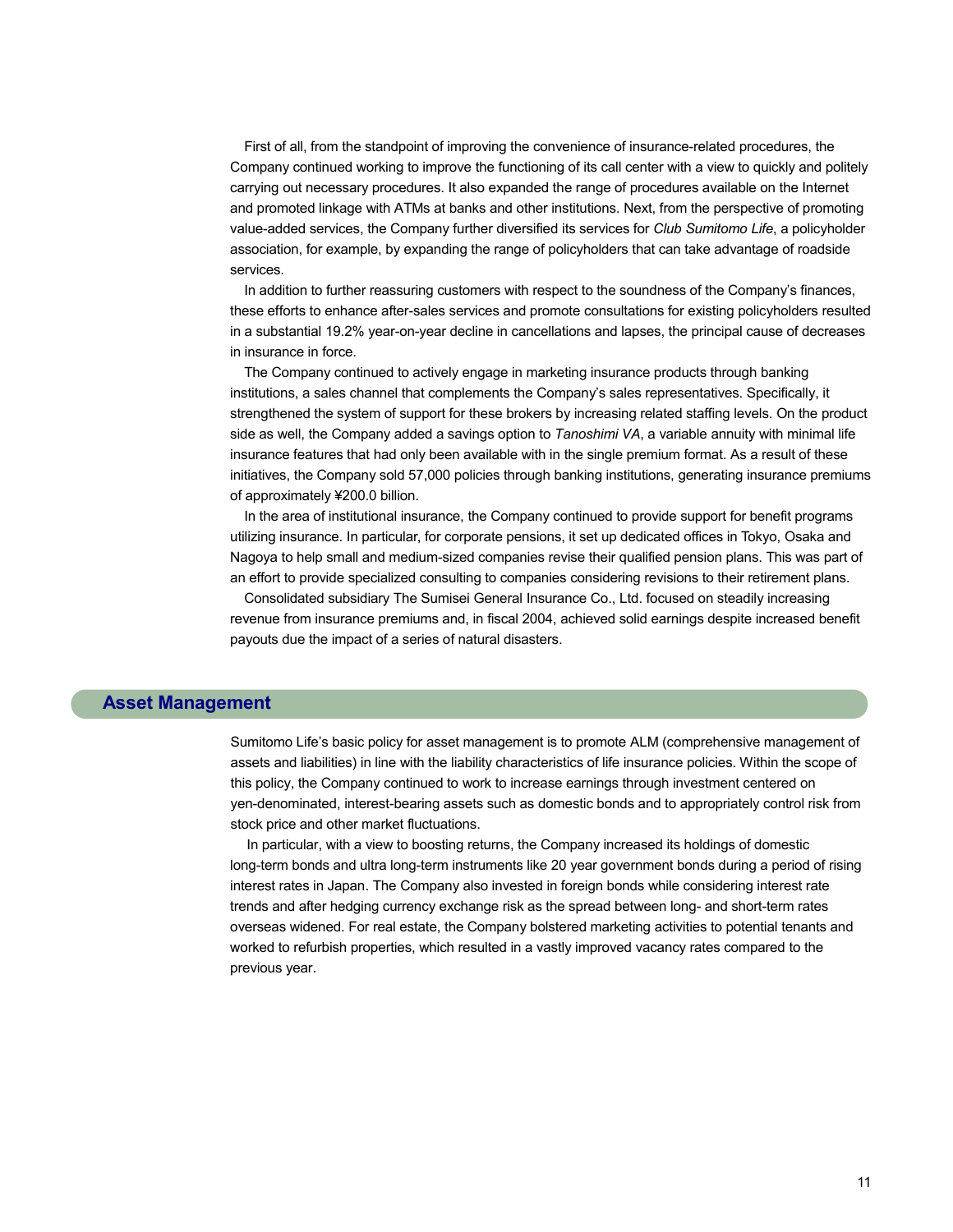### **Policies Regarding Capital**

Along with redeeming ¥100.0 billion in funds procured in a 1996 offering, the Company conducted an additional offering worth ¥50.0 billion in July 2004 for the purpose of bolstering its operating base and steadfastly ensuring the confidence of customers. This brings total funds (including the reserve for redemption of funds) to ¥279.0 billion. In addition, in order to further stabilize its operating base through diversification of capital procurement sources, the Company for the first time utilized a securitization scheme to hold a public offering for ¥40.0 billion in subordinated bonds.

### **Life Insurance Operations in China**

In addition to promoting these initiatives, Sumitomo Life agreed to establish a life insurance company in China through an alliance with PICC Holding Company, which is under the umbrella of one of China's largest non-life insurance companies, with a view to developing the life insurance market in rapidly growing China and boosting earnings. The Company will actively participate in the management of the new joint venture, providing expertise in products, systems and other areas.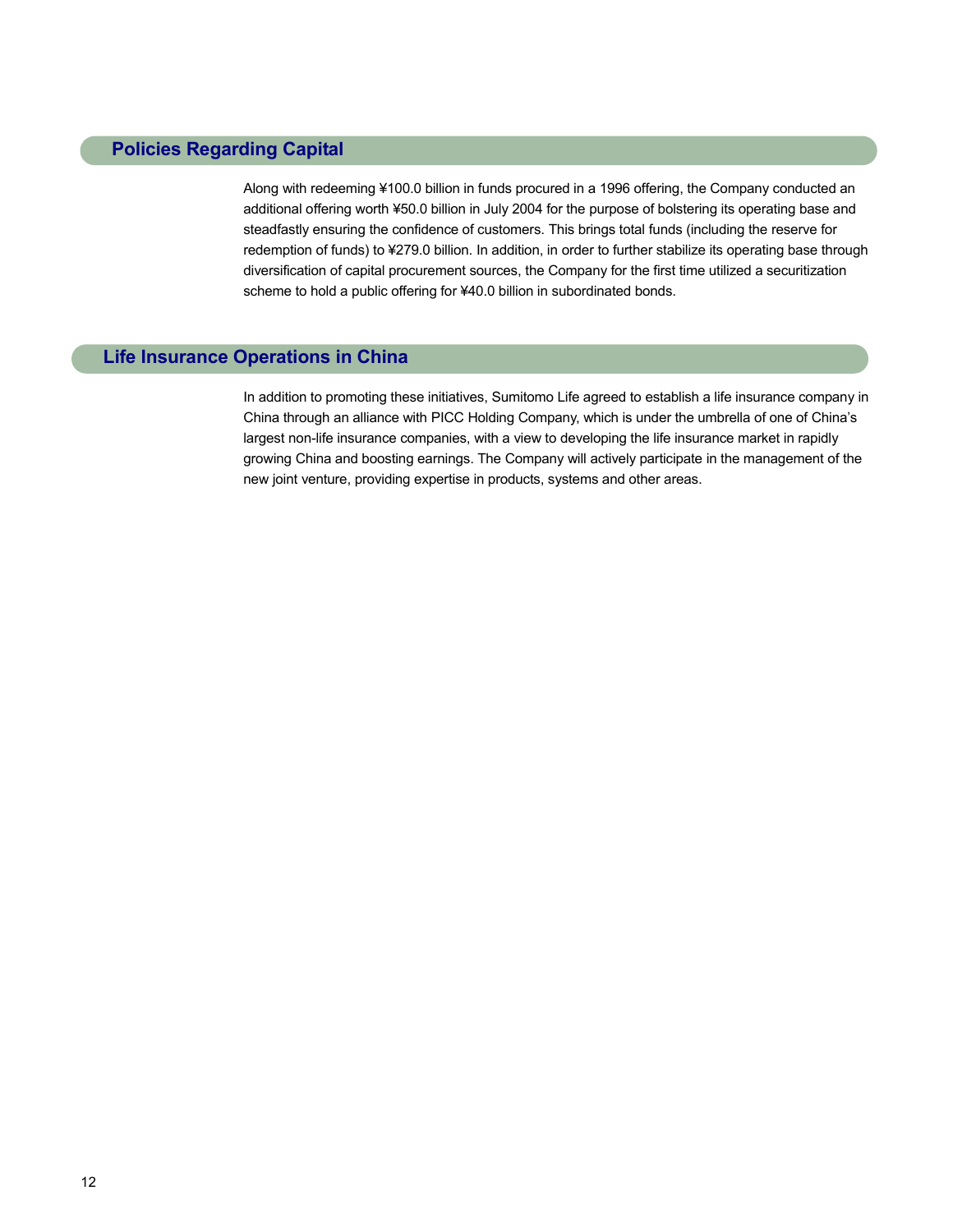### **Results of Operations**

These initiatives yielded the following results in fiscal 2004.

 Annualized premium income from new individual insurance policies and new individual annuities increased 12.5% compared to the previous year to ¥160.7 billion. Annualized premium income from insurance in force at the year-end was ¥1,954.5 billion, a decline of 1.0% year-on-year. Living benefits insurance, including long-term care insurance, and medical insurance, areas where the Company has strengthened its operations, continued to experience substantial increases in annualized premium income from new policies. Annualized premium income from insurance in force in these categories rose 6.3% year-on-year to ¥414.0 billion.

Group insurance in force at the end of the fiscal year decreased 3.8% from the previous year to ¥36,066.9 billion. Group annuities at year-end decreased 8.2% year-on-year to ¥2,877.3 billion due in part to companies returning the substitutional portion of the Employees' Pension Fund.

Looking at income and expenditures, on the income side, premium income decreased 4.1% year-on-year to ¥2,585.6 billion, and investment income declined 21.1% over the previous year to ¥533.7 billion. As for expenditures, insurance benefits paid fell 24.5% year-on-year to ¥2,342.7 billion, investment expenses dropped 44.7% year-on-year to ¥158.2 billion, and operating expenses declined 3.2% over the previous year to ¥362.2 billion. As a result, ordinary income registered growth of 38.1% year-on-year to total ¥199.3 billion. After factoring in special gains and losses, net income for the year was ¥83.7 billion, an increase of 29.7% year-on-year, and the unappropriated surplus at year-end was ¥78.7 billion, a gain of 22.6% over the previous year.

Core business profit is an indicator of a life insurance company's fundamental profitability. After absorbing the negative spread, Sumitomo Life's core business profit for the year totaled ¥287.2 billion, an increase of 1.0% compared to the previous year. For accounts settlement in the year under review, the Company worked to further shore up its financial base by using this profit to apply impairment accounting to fixed assets ahead of its mandatory enforcement and increase internal reserves.

Total assets at the year-end amounted to ¥21,242.9 billion, a year-on-year increase of 0.6%. To provide for payment of future insurance benefits, the Company sets aside a policy reserve based on conservative calculations (standard policy reserve for contracts subject to it; policy reserve based on net level premiums for other contracts). The reserve at the fiscal year-end amounted to ¥18,236.5 billion, a year-on year increase of 0.2%.

The solvency margin, which indicates a life insurer's ability to pay insurance benefits, was 763.2%. This is an adequate, sound level that far exceeds the 200% mark required by industry regulators.

Nonperforming loans amounted to ¥23.1 billion, remaining at an extremely low level and accounting for only 0.48% of the total balance of loans.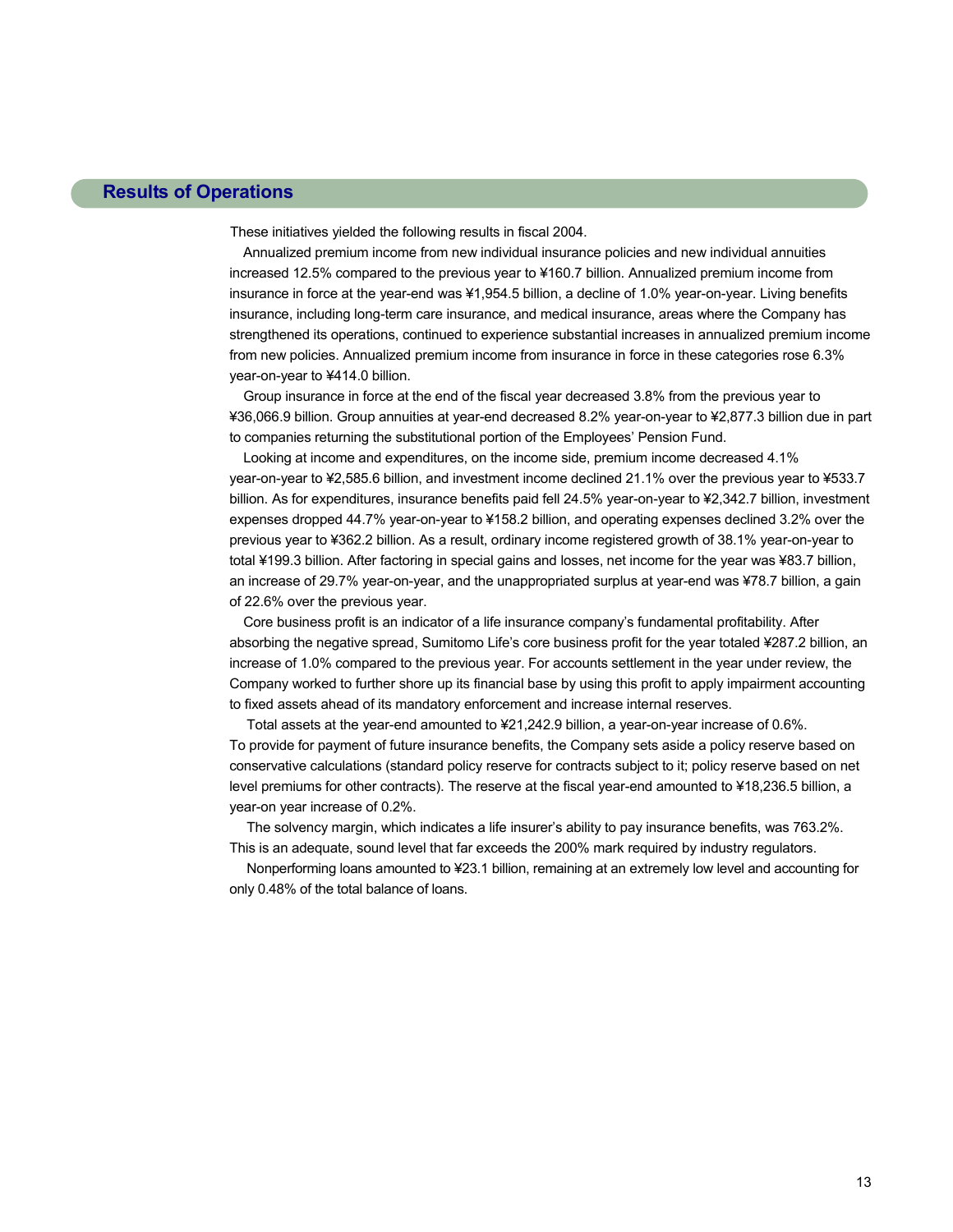### **Issues to be Addressed**

Competition in the life insurance market is growing more intense due to full-fledged competition from foreign-affiliated life insurance companies and deregulation of marketing via banking institutions. Amid such conditions, Sumitomo Life has begun to take on the new challenge of raising its competitiveness in order to maintain growth into the future.

Specifically, the Company will focus on initiatives for its own future, further developing the middle-aged and elderly market segments with the product *Senkyaku Banrai*, bolstering the competitiveness of marketing activities at banks, developing new sales channels and promoting its life insurance business in the Chinese market. It also intends to comprehensively review the administrative, service and sales infrastructure that supports these activities.

The Company will work to improve its earnings power through these initiatives and further bolster its operating foundation by periodically increasing internal reserves. Sumitomo Life will also continue to endeavor to fully comply with laws and regulations, including in the area of information management based on the Personal Information Protection Law, as it remains committed to being a company that inspires high levels of customer confidence.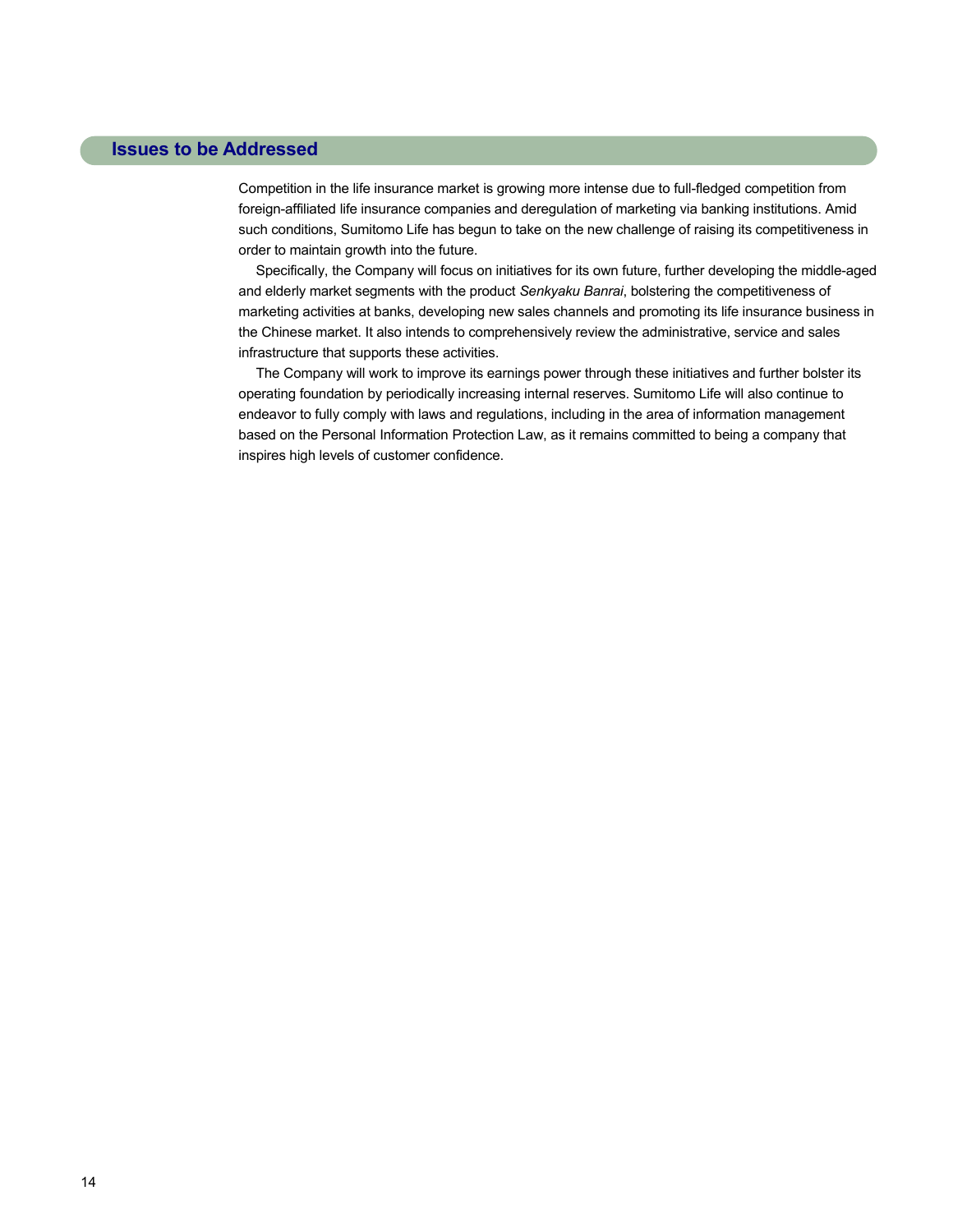### Consolidated Balance Sheets

For Sumitomo Life Insurance Company

|                                                                |              | Millions of Yen | Millions of<br>U.S. Dollars |
|----------------------------------------------------------------|--------------|-----------------|-----------------------------|
| March 31, 2005 and 2004                                        | 2005         | 2004            | 2005                        |
| <b>Assets</b>                                                  |              |                 |                             |
|                                                                | ¥<br>107,741 | ¥<br>101,959    | \$<br>1,003                 |
|                                                                | 385,100      | 315,500         | 3,585                       |
|                                                                | 921,204      | 1,059,683       | 8,578                       |
|                                                                | 13,344,889   | 12,598,603      | 124,265                     |
|                                                                | 4,872,797    | 5,188,742       | 45,374                      |
|                                                                | 1,257,111    | 1,413,684       | 11,706                      |
|                                                                | 174          | 150             | 1                           |
|                                                                | 483          | 370             | 4                           |
|                                                                | 269,570      | 360,486         | 2,510                       |
|                                                                | 119,132      | 142,994         | 1,109                       |
|                                                                |              | 33,384          |                             |
|                                                                | 1            | 1,579           | 0                           |
|                                                                | (3,924)      | (14,600)        | (36)                        |
|                                                                | ¥21,274,282  | ¥21,202,537     | \$198,103                   |
|                                                                |              |                 |                             |
| Liabilities                                                    |              |                 |                             |
| Policy Reserves:                                               |              |                 |                             |
|                                                                | ¥<br>127,198 | 128,944<br>¥    | \$1,184                     |
|                                                                | 18,269,529   | 18,224,931      | 170,123                     |
|                                                                | 570,957      | 652,375         | 5,316                       |
|                                                                | 18,967,685   | 19,006,251      | 176,624                     |
|                                                                | 757          | 546             | 7                           |
| <b>Other Liabilities:</b>                                      |              |                 |                             |
|                                                                | 801,315      | 749,804         | 7,461                       |
|                                                                | 732,719      | 679,477         | 6,822                       |
|                                                                | 1,534,035    | 1,429,281       | 14,284                      |
| Accrued Retirement Benefits ………………………………………………………………………………………… | 54,384       | 50,178          | 506                         |
|                                                                |              | 26,572          |                             |
|                                                                | 91,302       | 64,288          | 850                         |
|                                                                | 2,238        | 2,590           | 20                          |
|                                                                | 657          |                 | 6                           |
|                                                                | 1            | 1,579           | 0                           |
| Total Liabilities ………………………………………………………………………………………            | 20,651,062   | 20,581,289      | 192,299                     |
|                                                                | 2,113        | 2,458           | 19                          |
| Capital                                                        |              |                 |                             |
| Fund                                                           | 109,000      | 159,000         | 1,014                       |
|                                                                | 170,000      | 70,000          | 1,583                       |
|                                                                | 2            | 2               | 0                           |
|                                                                | 203,576      | 263,300         | 1,895                       |
|                                                                | (84, 335)    | (58, 964)       | (785)                       |
|                                                                | 240,038      | 200,844         | 2,235                       |
|                                                                | (17, 175)    | (15, 393)       | (159)                       |
|                                                                | 621,106      | 618,789         | 5,783                       |
|                                                                | ¥21,274,282  | ¥21,202,537     | \$198,103                   |
|                                                                |              |                 |                             |

The accompanying notes to consolidated financial statements are an integral part of these statements.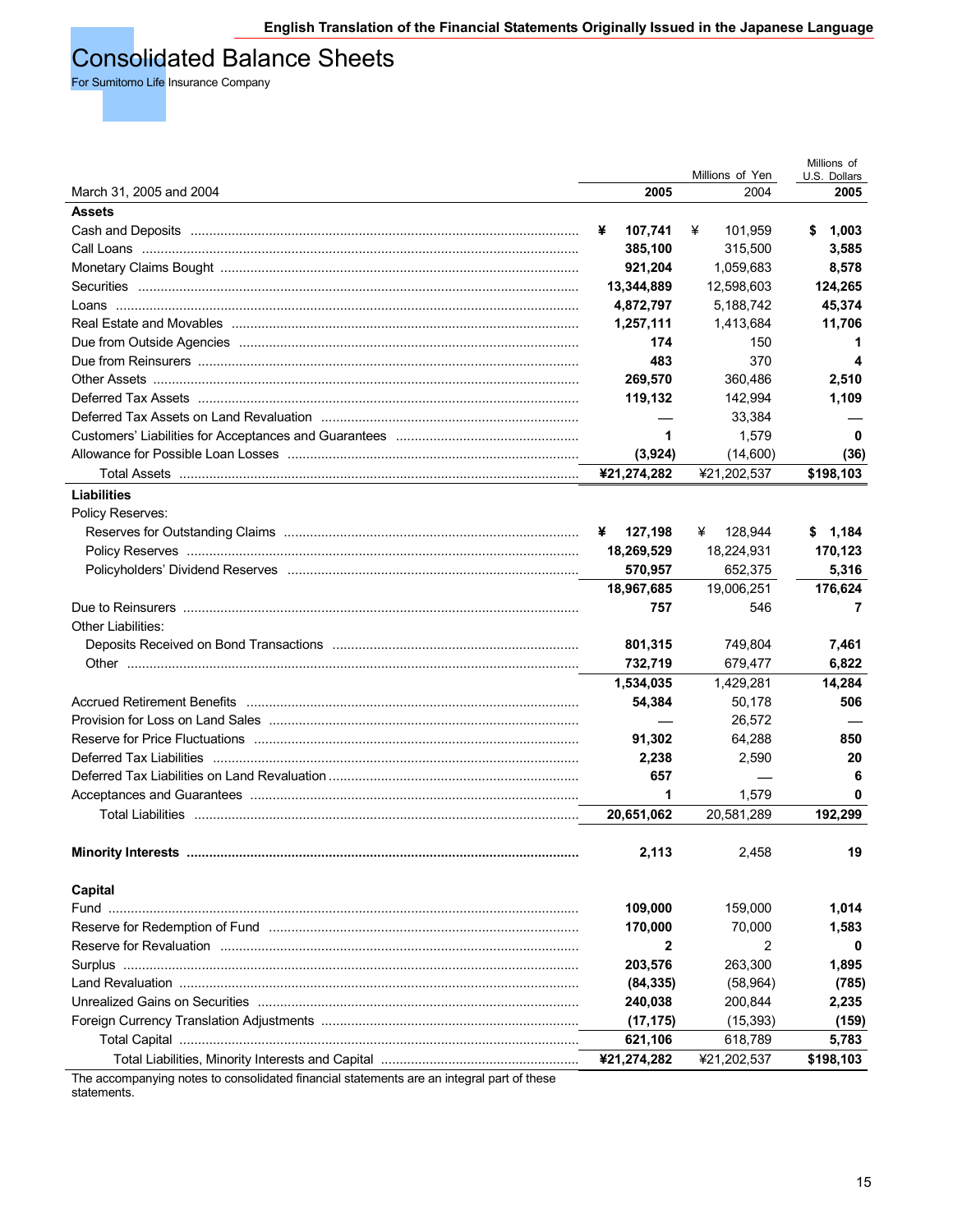### Consolidated Statements of Income

For Sumitomo Life Insurance Company

|                                                  |            | Millions of Yen | Millions of<br>U.S. Dollars |
|--------------------------------------------------|------------|-----------------|-----------------------------|
| Years ended March 31, 2005 and 2004              | 2005       | 2004            | 2005                        |
| <b>Ordinary Income</b>                           |            |                 |                             |
|                                                  | ¥2,619,589 | ¥2,729,924      | \$24,393                    |
|                                                  |            |                 |                             |
|                                                  | 439,928    | 454,726         | 4,096                       |
|                                                  | 0          | 0               | 0                           |
|                                                  | 1,274      |                 | 11                          |
|                                                  | 41,941     | 118,242         | 390                         |
|                                                  | 304        | 9               | 2                           |
|                                                  | 612        |                 | 5                           |
|                                                  | 49,194     | 107.207         | 458                         |
|                                                  | 26,290     | 47,735          | 244                         |
|                                                  | 559,546    | 727,922         | 5,210                       |
|                                                  | 152,540    | 711,693         | 1,420                       |
|                                                  |            | [546, 053]      |                             |
|                                                  | 3,331,676  | 4,169,539       | 31,024                      |
| <b>Ordinary Expenses</b>                         |            |                 |                             |
| Benefits and Other Payments:                     |            |                 |                             |
|                                                  | 763,577    | 962,707         | 7,110                       |
|                                                  | 188,958    | 186,180         | 1,759                       |
|                                                  | 449,975    | 531,877         | 4,190                       |
|                                                  | 689,567    | 1,095,726       | 6,421                       |
|                                                  | 270,957    | 341,676         | 2,523                       |
|                                                  | 2,363,035  | 3,118,167       | 22,004                      |
| Transfers to Policy Reserves and Other Reserves: |            |                 |                             |
|                                                  | 44,597     |                 | 415                         |
|                                                  | 344        | 386             | 3                           |
|                                                  | 44,942     | 386             | 418                         |
| Investment-Related Expenses:                     |            |                 |                             |
|                                                  | 7,997      | 9,023           | 74                          |
|                                                  |            | 4,340           |                             |
|                                                  | 43,170     | 79,361          | 401                         |
|                                                  | 4,486      | 5,469           | 41                          |
|                                                  | 47,182     | 127,410         | 439                         |
|                                                  |            | 2,108           |                             |
|                                                  | 216        | 1,413           | $\mathbf{2}$                |
|                                                  | 28,373     | 29,928          | 264                         |
|                                                  | 49,830     | 74,710          | 464                         |
|                                                  | 181,258    | 333,766         | 1,687                       |
| <b>Operating Expenses</b>                        | 370,027    | 383,237         | 3,445                       |
|                                                  | 167,943    | 178,853         | 1,563                       |
| <b>Total Ordinary Expenses</b>                   | 3,127,208  | 4,014,411       | 29,120                      |
|                                                  | 204,468    | 155,128         | 1,903                       |
| <b>Special Gains</b>                             |            |                 |                             |
|                                                  | 3,486      | 19,620          | 32                          |
|                                                  | 5,999      |                 | 55                          |
|                                                  | 4,749      | 5,429           | 44                          |
|                                                  |            | 13,789          |                             |
|                                                  | 5          | 2,545           | 0                           |
|                                                  | 14,240     | 41,384          | 132                         |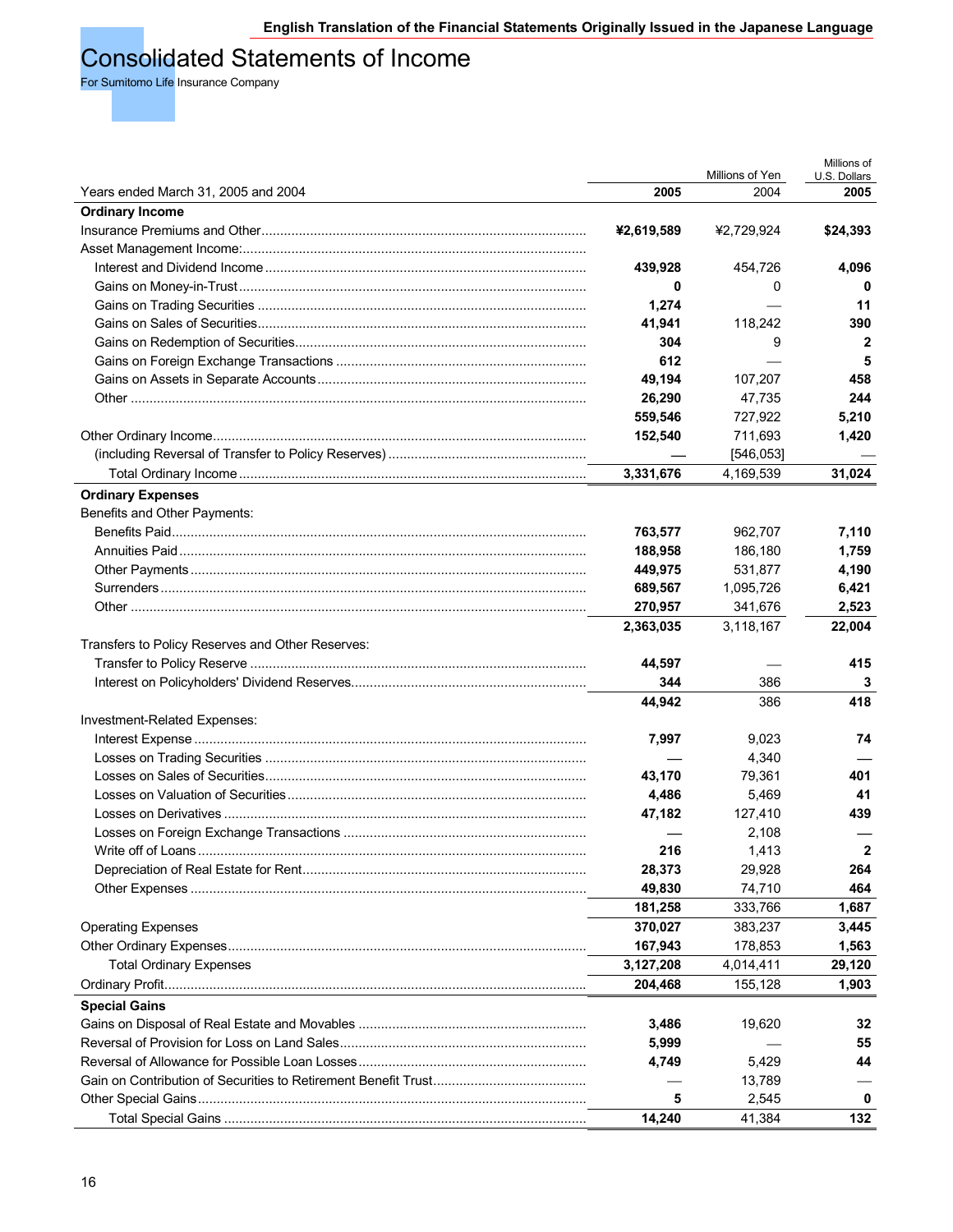### **Special Losses**

|                            | 18.876  | 23.678      | 175   |
|----------------------------|---------|-------------|-------|
|                            |         | 26.572      |       |
|                            | 42.123  |             | 392   |
|                            | 27.013  | 21.795      | 251   |
|                            | 122     | 79          |       |
|                            | 523     | 597         | 4     |
|                            | 16.926  | 16.926      | 157   |
|                            |         | 317         | 0     |
|                            | 105,587 | 89.965      | 983   |
|                            | 113.121 | 106.546     | 1.053 |
| Corporate and Other Taxes: |         |             |       |
|                            | 24.513  | 13.262      | 228   |
|                            | 2.905   | 13.528      | 27    |
|                            | 109     | (341)       |       |
|                            | 85.592  | ¥<br>80.097 | 797   |

The accompanying notes to consolidated financial statements are an integral part of these statements.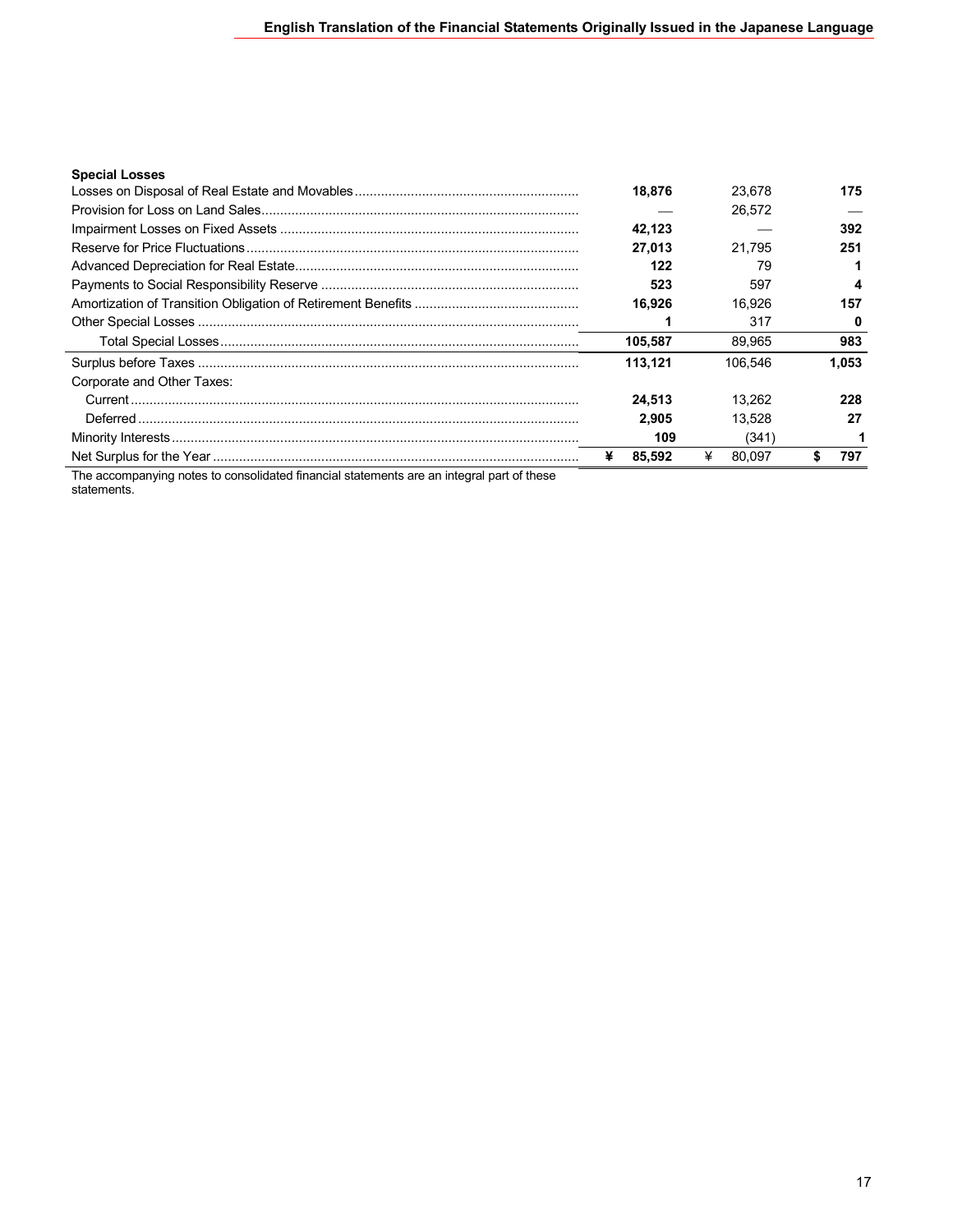### Consolidated Statements of Surplus

For Sumitomo Life Insurance Company

|                                                                                           |          | Millions of Yen | Millions of<br>U.S. Dollars |
|-------------------------------------------------------------------------------------------|----------|-----------------|-----------------------------|
| Years ended March 31, 2005 and 2004                                                       | 2005     | 2004            | 2005                        |
|                                                                                           | ¥263,300 | ¥293,808        | \$2,451                     |
| <b>Additions:</b>                                                                         |          |                 |                             |
|                                                                                           | 85,592   | 80,097          | 797                         |
| Increase of Surplus due to Reduction in the Number of Affiliates                          | 1,112    |                 | 10                          |
| Increase of Surplus due to Reduction in the Number of Consolidated Subsidiaries           |          | 133             |                             |
|                                                                                           | 86,704   | 80,230          | 807                         |
| <b>Deductions:</b>                                                                        |          |                 |                             |
|                                                                                           | 5,536    | 1,138           | 51                          |
|                                                                                           | 38,753   | 39,503          | 360                         |
|                                                                                           | 100,000  | 69,000          | 931                         |
|                                                                                           | 1,989    | 1,095           | 18                          |
|                                                                                           |          | $\Omega$        |                             |
| Decrease of Surplus due to Reduction in the Number of Consolidated Subsidiaries           | 148      |                 |                             |
|                                                                                           | 146,428  | 110,738         | 1,363                       |
|                                                                                           | ¥203,576 | ¥263,300        | \$1,895                     |
| The accompanying notes to consolidated financial statements are an integral part of these |          |                 |                             |

The accompanying notes to consolidated financial statements are an integral part of these statements.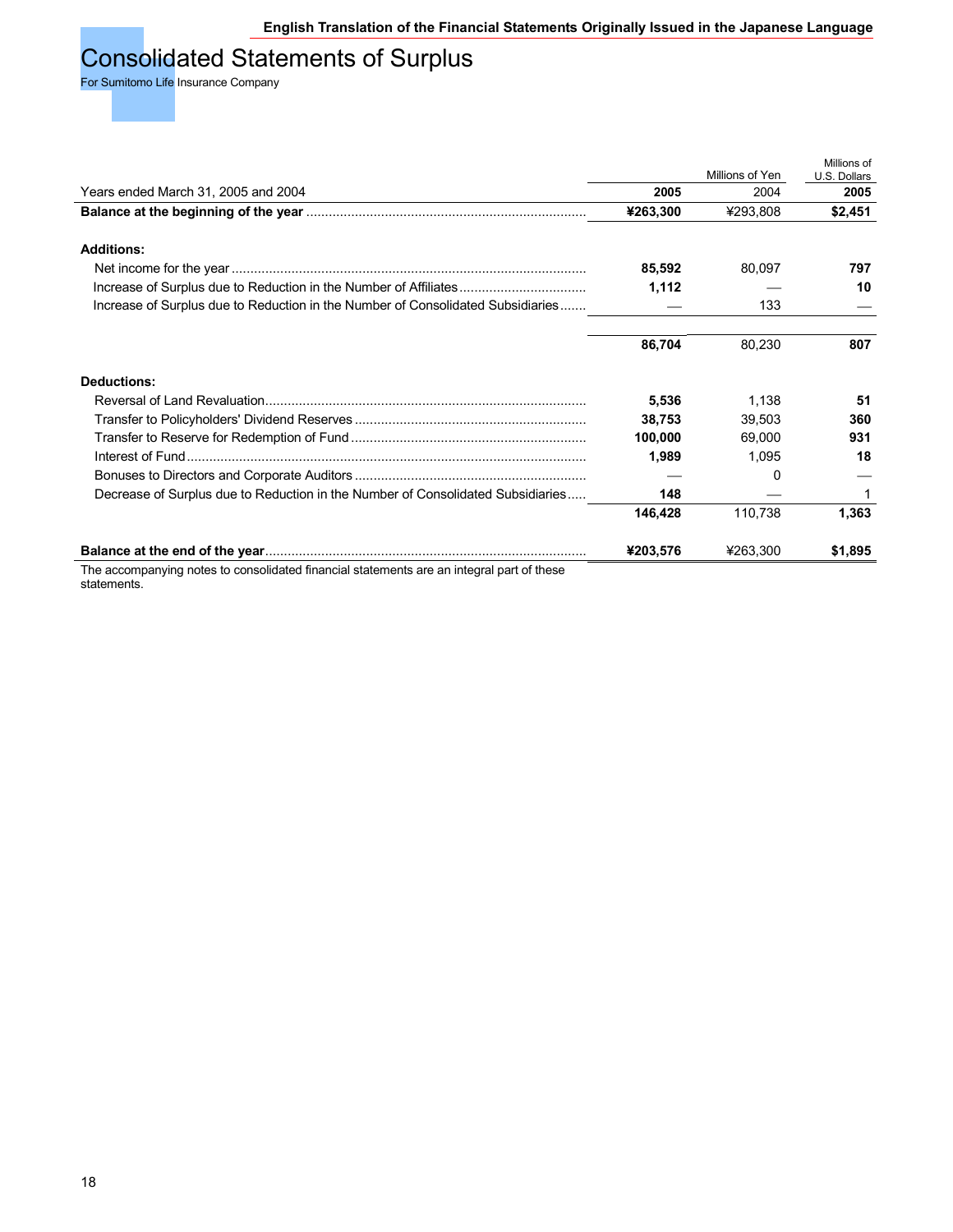### Consolidated Statements of Cash Flows

For Sumitomo Life Insurance Company

|                                                                     |               | Millions of Yen | Millions of<br>U.S. Dollars |
|---------------------------------------------------------------------|---------------|-----------------|-----------------------------|
| Years ended March 31, 2005 and 2004                                 | 2005          | 2004            | 2005                        |
| <b>Cash Flows from Operating Activities:</b><br>$\mathbf{I}$        |               |                 |                             |
|                                                                     | ¥113,121      | ¥106,546        | \$1,053                     |
|                                                                     | 28,373        | 29,928          | 264                         |
|                                                                     | 31,255        | 46,368          | 291                         |
|                                                                     | 42,123        |                 | 392                         |
|                                                                     | (145)         | (662)           | (1)                         |
|                                                                     |               | (13,789)        |                             |
|                                                                     | (1,745)       | (6,059)         | (16)                        |
|                                                                     | 44,597        | (546, 053)      | 415                         |
|                                                                     | 344           | 386             | 3                           |
|                                                                     | (8, 483)      | (8,969)         | (78)                        |
|                                                                     | 4,262         | 1,665           | 39                          |
|                                                                     | (26, 572)     | 26,572          | (247)                       |
|                                                                     | 27,013        | 21,795          | 251                         |
|                                                                     | (439, 928)    | (454, 726)      | (4,096)                     |
|                                                                     | (73, 392)     | (116, 672)      | (683)                       |
|                                                                     | 7,997         | 9,023           | 74                          |
|                                                                     | (612)         | 2,437           | (5)                         |
|                                                                     | 15,512        | 4,136           | 144                         |
|                                                                     | (985)         | (3,975)         | (9)                         |
|                                                                     | (24)          | (11)            | 0                           |
|                                                                     | (112)         | (170)           | (1)                         |
| Decrease in Other Assets (Excluding Investing and Financing Assets) | 103,044       | 105,965         | 959                         |
|                                                                     | 210           | 55              | 1                           |
| Increase in Other Liabilities                                       |               |                 |                             |
|                                                                     | 40,590        | 4,472           | 377                         |
|                                                                     | (2,941)       | (93, 428)       | (27)                        |
|                                                                     | (96, 496)     | (885, 163)      | (898)                       |
|                                                                     | 487,061       | 522,299         | 4,535                       |
|                                                                     | (7, 304)      | (8,559)         | (68)                        |
|                                                                     | (120, 517)    | (126, 221)      | (1, 122)                    |
|                                                                     | (523)         | (597)           | (4)                         |
|                                                                     | (7, 301)      | (26, 364)       | (67)                        |
|                                                                     | (254, 918)    | (524, 606)      | 2,373                       |
| <b>Cash Flows from Investing Activities:</b><br>Ш                   |               |                 |                             |
|                                                                     | (10, 367)     | (22,680)        | 96                          |
|                                                                     | (2,037,812)   | (2,652,122)     | (18, 975)                   |
| Proceeds from Sales and Redemption of Monetary Claims Bought        | 2,176,318     | 2,949,118       | 20,265                      |
|                                                                     | (6, 541, 550) | (7,071,758)     | (60, 913)                   |
|                                                                     | 5,911,898     | 7,388,717       | 55,050                      |
|                                                                     | (567, 487)    | (628, 329)      | (5, 284)                    |
|                                                                     | 878,762       | 1,179,355       | 8,182                       |
|                                                                     | (17, 474)     | (349, 475)      | (162)                       |
|                                                                     | (186, 977)    | 792,825         | (1,741)                     |
|                                                                     | [67, 940]     | [268, 218]      | $[632]$                     |
|                                                                     | (89, 676)     | (355, 885)      | (835)                       |
|                                                                     | 53,682        | 112,929         | 499                         |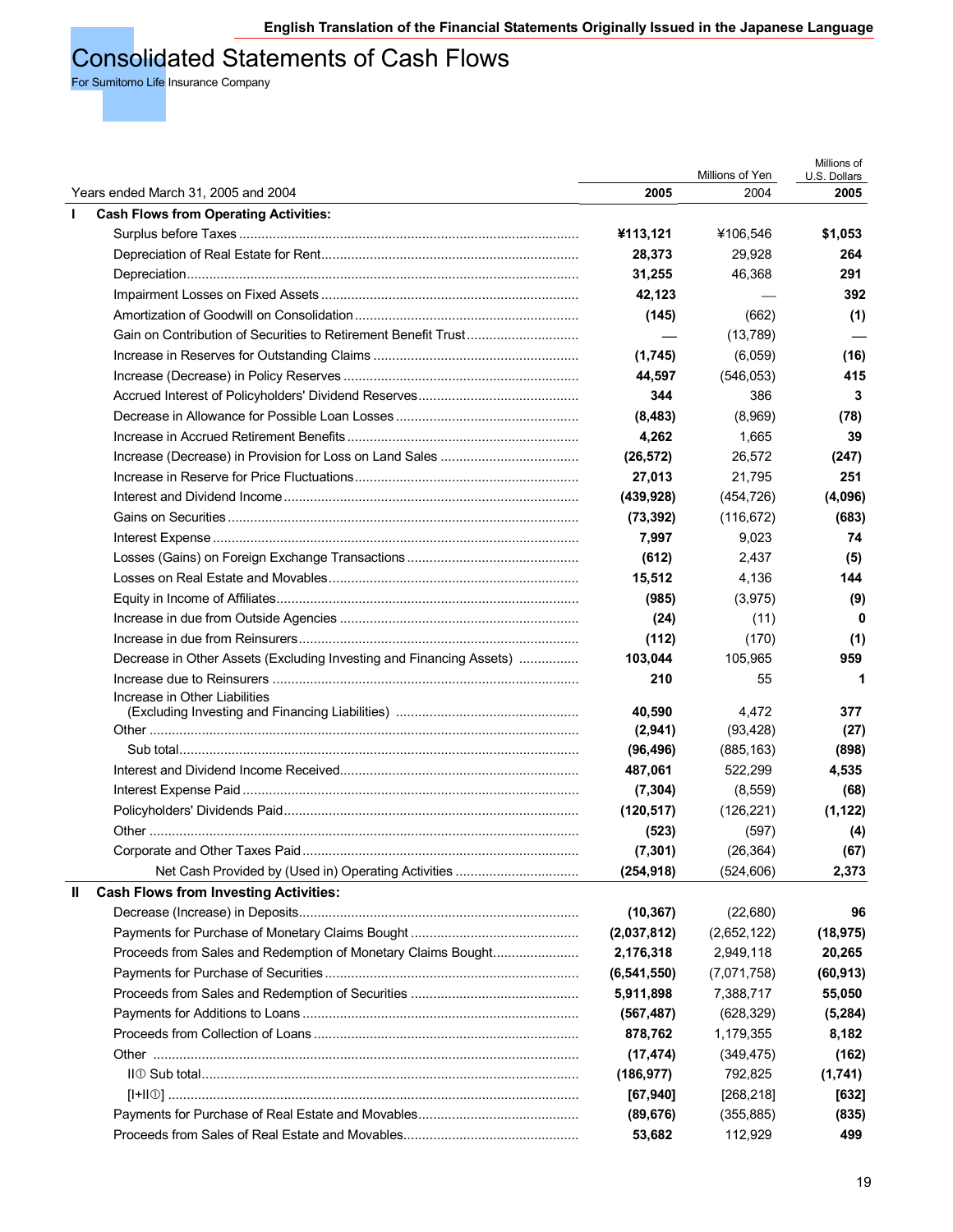|           | Proceeds from Sales of Investment in Subsidiaries                                         |            |           |         |
|-----------|-------------------------------------------------------------------------------------------|------------|-----------|---------|
|           |                                                                                           | 4,167      |           | 38      |
|           |                                                                                           | (218, 803) | 549,868   | (2,037) |
| Ш         | <b>Cash Flows from Financing Activities:</b>                                              |            |           |         |
|           |                                                                                           | 80,434     | 59,650    | 748     |
|           |                                                                                           | (42, 712)  | (60, 708) | (397)   |
|           |                                                                                           | 50.000     | 59,000    | 465     |
|           |                                                                                           | (100,000)  | (69,000)  | (931)   |
|           |                                                                                           | (1,989)    | (1,095)   | (18)    |
|           |                                                                                           | (234)      | (5,275)   | (2)     |
|           |                                                                                           | (14, 501)  | (17, 428) | (135)   |
| <b>IV</b> | <b>Effect of Exchange Rate Changes on Cash and Cash Equivalents </b>                      | (30)       | (193)     | 0       |
| v         |                                                                                           | 21,583     | 7,639     | 200     |
| VI        |                                                                                           | 22.495     | 14.866    | 209     |
| VII       | Decrease in Cash and Cash Equivalents                                                     |            |           |         |
|           |                                                                                           | (376)      | (10)      | (3)     |
|           |                                                                                           | ¥ 43,701   | ¥ 22.495  | 406     |
|           | The accompanying potes to consolidated financial etatements are an integral part of these |            |           |         |

The accompanying notes to consolidated financial statements are an integral part of these statements.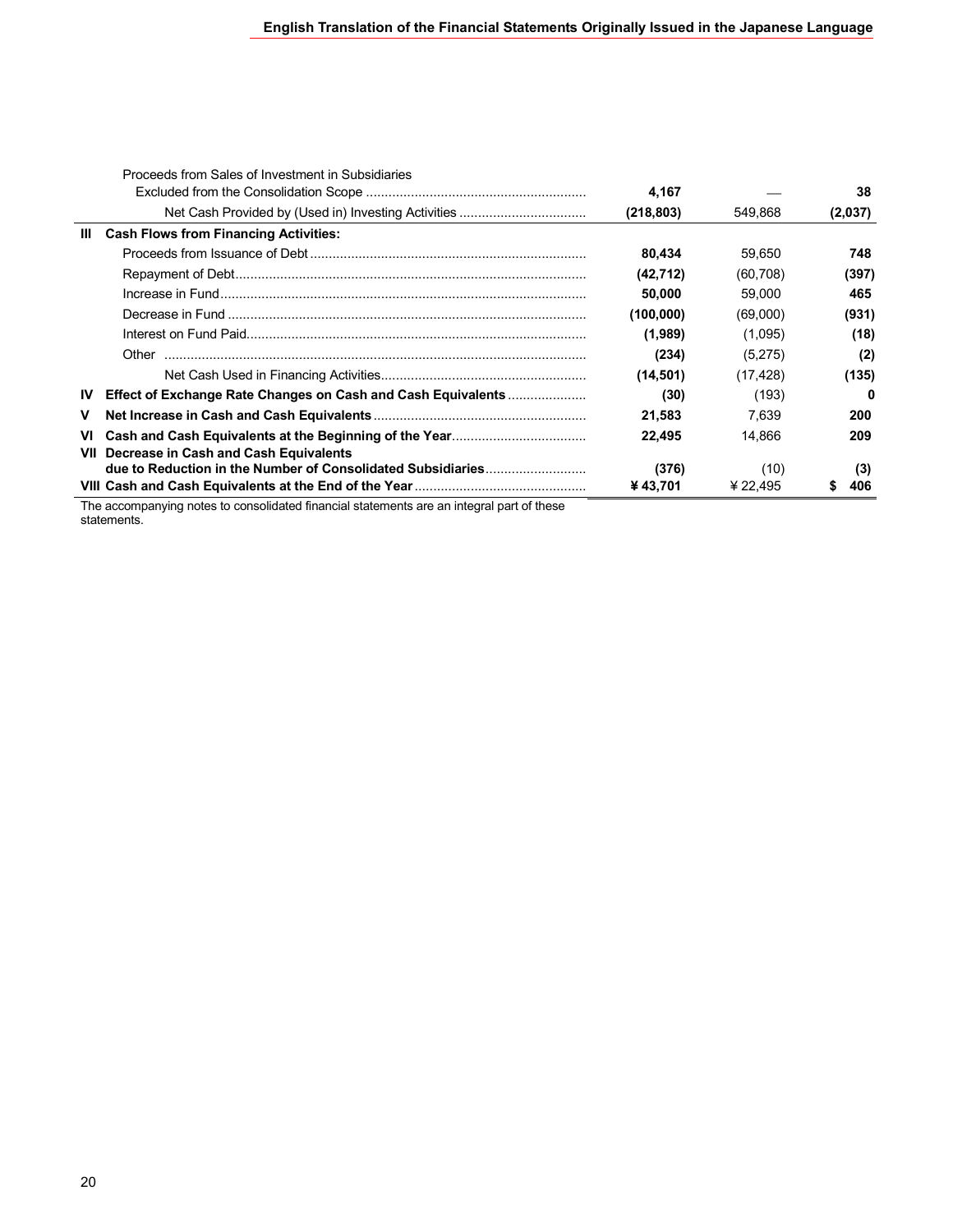### Notes to Consolidated Financial Statements

Financial Years Ended March 31, 2005 and 2004

### I. Basis of Presenting Consolidated Financial **Statements**

The accompanying consolidated financial statements have been prepared in accordance with the provisions set forth in the Japanese Insurance Business Law and its related accounting regulations, and in conformity with accounting principles generally accepted in Japan, which are different in certain respects as to application and disclosure requirements of International Financial Reporting Standards.

 The accounts of overseas subsidiaries are based on their accounting records maintained in conformity with generally accepted accounting principles prevailing in the respective countries of domicile. The accompanying consolidated financial statements have been restructured and translated into English (with some expanded descriptions and the inclusion of consolidated statements of shareholders' equity) from the consolidated financial statements of the Company prepared in accordance with Japanese GAAP and Insurance Business Law. Some supplementary information included in the statutory Japanese language consolidated financial statements, but not required for fair presentation, is not presented in the accompanying consolidated financial statements.

 The translation of the Japanese yen amounts into U.S. dollars is included solely for the convenience of readers outside Japan, using the prevailing exchange rate at March 31, 2005, which was ¥107.39 to U.S. \$1. The convenience translations should not be construed as representations that the Japanese yen amounts have been, could have been, or could in the future be, converted into U.S. dollars at this or any other rate of exchange.

### II. Principles of Consolidation

1. Consolidated Subsidiaries

The consolidated financial statements include the accounts of the Company and its 6 (8 in 2004) significant subsidiaries. The consolidated subsidiaries are The Sumisei General Insurance Co., Ltd., Sumisei Lease Co., Ltd., Sumisei Computer Service Co., Ltd., Sumisei Card Service Co., Ltd., Sumitomo Life Realty (N.Y.), Inc., Sumitomo Life Insurance Agency America, Inc. and SLR Investments, Inc. and SLR Investments, Inc.

Sumisei Lease Co., Ltd. is excluded from consolidation from this year as it ceased being a subsidiary.

 Subsidiaries excluded from consolidation include Sumisei Insatsu Co.,Ltd. and Sumisei Building Management Co., Ltd.

 SLA Investment, Inc. is excluded from consolidation from this year as it is liquidating. The respective and aggregate effects of the subsidiaries, which are excluded from consolidation, are immaterial to total assets, ordinary income, net income and surplus, and this exclusion does not prevent reasonable judgment on the consolidated financial position of the Company and its subsidiaries and the consolidated results of their operations.

2. Affiliates

Three (6 in 2004) affiliates are accounted for by the equity method. The affiliates under the equity method are Office Building Fund Management Japan, Ltd. Sumitomo Mitsui Asset Management Co., Ltd. and Japan Pension Navigator Co., Ltd.

Izumi Securities Co., Ltd., SUMISEI ABN AMRO Asset Management B.V. and SUMISEI ABN AMRO FUND MANAGERS (IRELAND) LIMITED which are excluded from the equity method ceased being affiliates from this year.

 The respective and aggregate effects of the non-consolidated subsidiaries and affiliates (e.g., Japan Pension Service Co., Ltd.) which are excluded from the equity method are immaterial to net income and surplus.

- 3. Consolidated Subsidiaries' Fiscal Year-ends The fiscal year-end of overseas subsidiaries is December 31. The consolidated financial statements include such subsidiaries' financial statements as of their respective fiscal year-ends after making appropriate adjustments for material transactions occurring between their respective year-ends and the date of the consolidated financial statements.
- 4. Valuation of Consolidated Subsidiaries' Assets and Liabilities On acquisition of subsidiaries, all assets and liabilities that exist at the date of acquisition are recorded at their fair value.
- 5. Goodwill on Consolidation Goodwill on consolidation is charged to income or expenses for the year in which it arises.
- 6. Treatment of Appropriation of Surplus The consolidated statements of surplus are prepared based on the appropriation of surplus approved during the year.

### III. Balance Sheets

1. Valuation of Securities Valuation of securities, which are held by the Company, is as follows:

 Trading securities are stated at fair market value. Held-to-maturity debt securities are stated at amortized cost (straight-line method) by the moving average method. Debt securities earmarked for policy reserve are stated at amortized cost (straight-line method) by the moving average method in accordance with Industry Audit Committee Report No. 21, "Temporary Treatment of Accounting and Auditing Concerning Securities Earmarked for Policy Reserve in the Insurance Industry", issued by the Japanese Institute of Certified Public Accountants. Equity securities issued by non-consolidated subsidiaries and affiliated companies (as stipulated in Article 110, Clause 2, of the Insurance Business Law) are stated at cost. Equity securities with available market values in available-for sale securities are stated at fair market value (based on the average market price in March). Other securities with available market values are stated at fair market value (based on the market price at the end of the financial year). Available-for-sale securities without available market values are stated at moving average cost, except that debt securities, for which the difference between acquisition cost and face amount is due to adjustment of interest to maturity, are stated at amortized cost.

 Deposits and monetary claims bought and securities invested in money-in-trusts are stated using the same methods described above.

 Unrealized gains and losses of available-for-sale securities are reported net of applicable income taxes, as a separate component of capital.

### 2. Derivatives

Derivatives of the Company are stated at fair value.

3. Land Revaluation

Land for commercial use was revalued in accordance with the Land Revaluation Law (the "Law"). The difference in value before and after revaluation, after deduction for related taxes ("Deferred Tax Liabilities on Land Revaluation"), is shown in capital as Land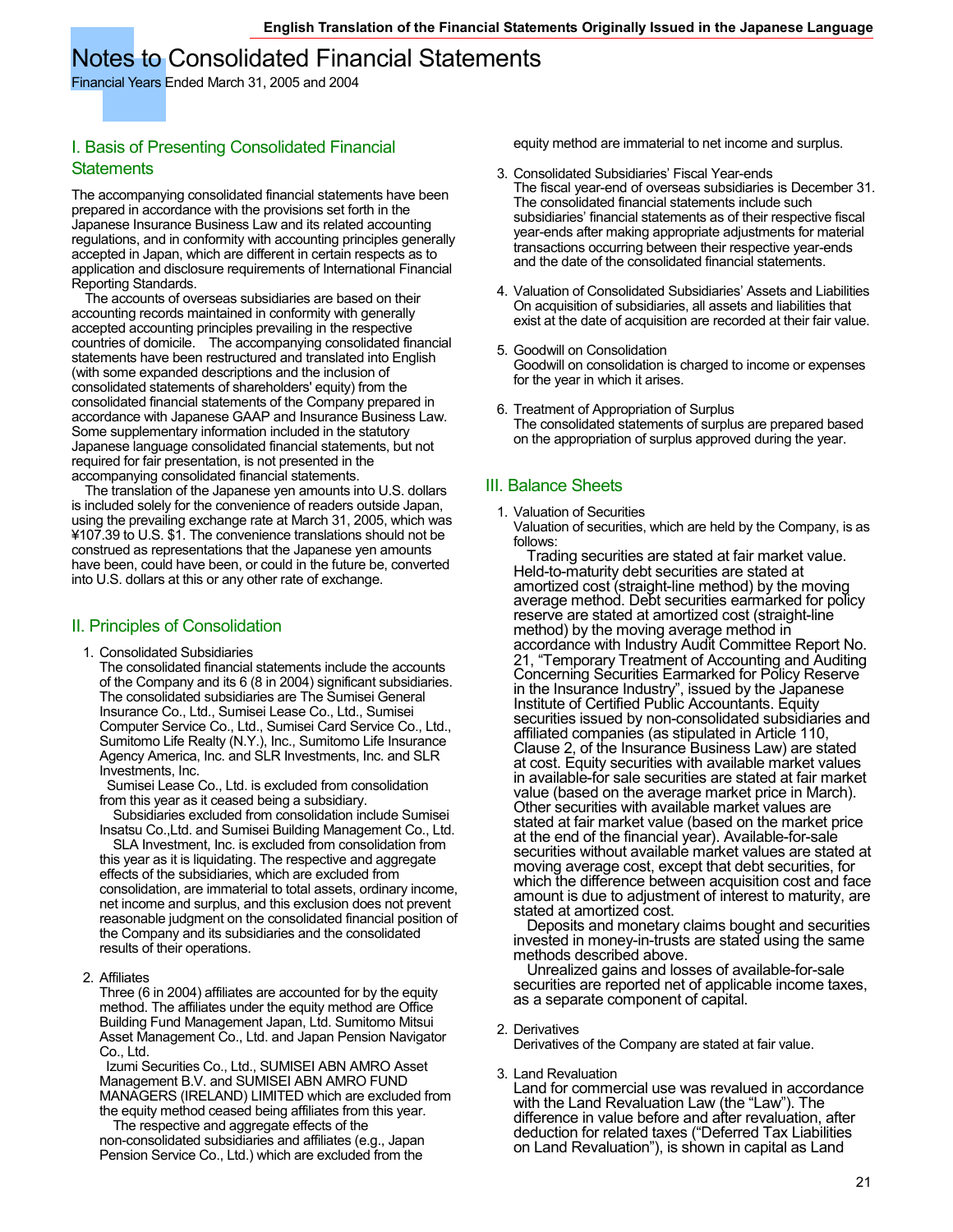### Revaluation.

The date of revaluation: March 31, 2001

The method of revaluation is as stipulated in the Law, Article 3, Clause 3.

 In accordance with ordinances stipulated in the Law (Government Ordinance No. 119 on March 31, 1998), Article 2, Paragraph 1, it is calculated based on the officially announced prices adjusted rationally and evaluated as stipulated in Paragraph 5.

 The difference between the total market value of land as of the balance sheet date (calculated as prescribed in Article 10 of the Law) and the total value of such land following revaluation was ¥66,112 million (U.S.\$ 615 million) and ¥66,269 million as of March 31, 2005 and 2004, respectively.

4. Real Estate and Movables

Real estate of the Company is depreciated using the straight-line method, and movables are depreciated using the declining balance method.

5. Foreign Currency Translation

Assets and liabilities denominated in foreign currencies held by the Company, except foreign currency denominated investments in unconsolidated subsidiaries and affiliates are translated at the exchange rates prevailing on the balance sheet date. Foreign currency denominated investments in unconsolidated subsidiaries and affiliates are translated at the prevailing exchange rates at the time of acquisition.

6. Allowance for Possible Loan Losses

Allowance for possible loan losses of the Company conforms to self-assessment of assets standards and amortization and provisions standards, as follows. Loans to borrowers that are formally or legally bankrupt for reasons of capital impairment or composition (hereafter, bankrupt borrowers) and to borrowers that are operating in a state of bankruptcy (hereafter, borrowers virtually bankrupt), excluding amounts with a high likelihood of recovery through the sale of collateral or through debt guarantees, are written off. Allowance for possible loan losses to borrowers that are highly likely to become bankrupt (hereafter, borrowers in danger of bankruptcy) is calculated excluding amounts with a high likelihood of recovery through the sale of collateral or through debt guarantees. For other doubtful loans, the allowance is the amount deemed as necessary, based on a comprehensive assessment of borrowers' abilities to repay loans. For loans other than the aforementioned, amounts are calculated by multiplying the claim amount by a loan default rate calculated from actual defaults over a fixed period in the past.

 All loans are assessed based on standards for the self-assessment of assets, and the final audit is carried out by a department independent of the department responsible for self-assessment. The provisions described above are made on the basis of these results.

 Loans to bankrupt borrowers and borrowers virtually bankrupt are written off except for loans that are recoverable through the sale of collateral or due to the existence of guarantees. Loans amounting to ¥ 4,604 million (U.S. $$$ 42 million) and ¥ 1,739 million were written off, including ¥ 3,834 million (U.S.\$ 35 million) and  $4817$  million of loans with collateral or guarantees, at March 31, 2005 and 2004, respectively. Allowances for possible loan losses of the consolidated subsidiaries generally conform to self-assessment of assets standards and amortization and provisions standards applied by the Company.

7. Accrued Retirement Benefits

A summary of accrued retirement allowances of the Company, excluding consolidated subsidiaries, at March 31, 2005 and 2004 is as follows:

|                                        | Millions of Yen | Millions of<br>U.S.Dollars |            |
|----------------------------------------|-----------------|----------------------------|------------|
|                                        | 2005            | 2004                       | 2005       |
| Projected Benefit Obligation           | ¥(334,268)      | $*(302, 772)$              | \$(3, 112) |
| Fair Value of Pension Assets           | 221,959         | 216,314                    | 2,066      |
| [Including Retirement Benefit Trust]   | [100,002]       | [102,295]                  | [931]      |
| Net Projected Benefit Obligation       | (112, 309)      | (86, 458)                  | (1,045)    |
| Unrecognized Net Transition Obligation | ⊢               | 16,926                     | Н          |
| Unrecognized Actuarial Differences     | 58,560          | 28,492                     | 545        |
| Unrecognized Prior Service Cost        | ⊢               | (8,596)                    | Н          |
| Accrued Retirement Allowances          | ¥ (53,748)      | $*(49, 636)$               | \$ (500)   |

Assumptions used in the accounting for the defined benefit plans for the years ended March 31, 2005 and 2004 are as follows:

 Method of attributing benefit to period of service: straight-line basis

|                                               | 2005    | 2004    |
|-----------------------------------------------|---------|---------|
|                                               | 2.0%    | 2.7%    |
| Long-term Rates of Return on Fund Assets:     |         |         |
|                                               | 2.0%    | 2.1%    |
|                                               | $0.0\%$ | $0.0\%$ |
|                                               |         | 5 years |
| Amortization Period for Actuarial Differences |         | 8 years |
|                                               |         | 3 years |

#### 8. Reserve for Price Fluctuations

The reserve for price fluctuations is calculated according to the provisions of Article 115 of the Insurance Business Law.

9. Hedge Accounting

The Company's accounting method for hedging financial instruments is the current price method for hedges against exchange rate fluctuations for some foreign currency securities.

 Hedge effectiveness is evaluated by comparing the cumulative changes in cash flows from hedged items and the hedging instruments.

10. Leases

Where finance leases do not transfer ownership of the leased properties to the lessee, the leased properties are not capitalized and the related lease expenses are charged to income for the year in which they are incurred.

#### 11. Accounting for Consumption Taxes

Consumption taxes are separately recorded with no inclusion in each account of revenues and expenditures. The consumption taxes paid on certain real estate transactions, which are not deductible from the consumption taxes withheld and stipulated to be deferred under the Consumption Tax Law, are deferred as prepaid expenses and amortized over a five-year period on a straight-line basis. Consumption taxes other than deferred consumption taxes are charged to income as they are incurred.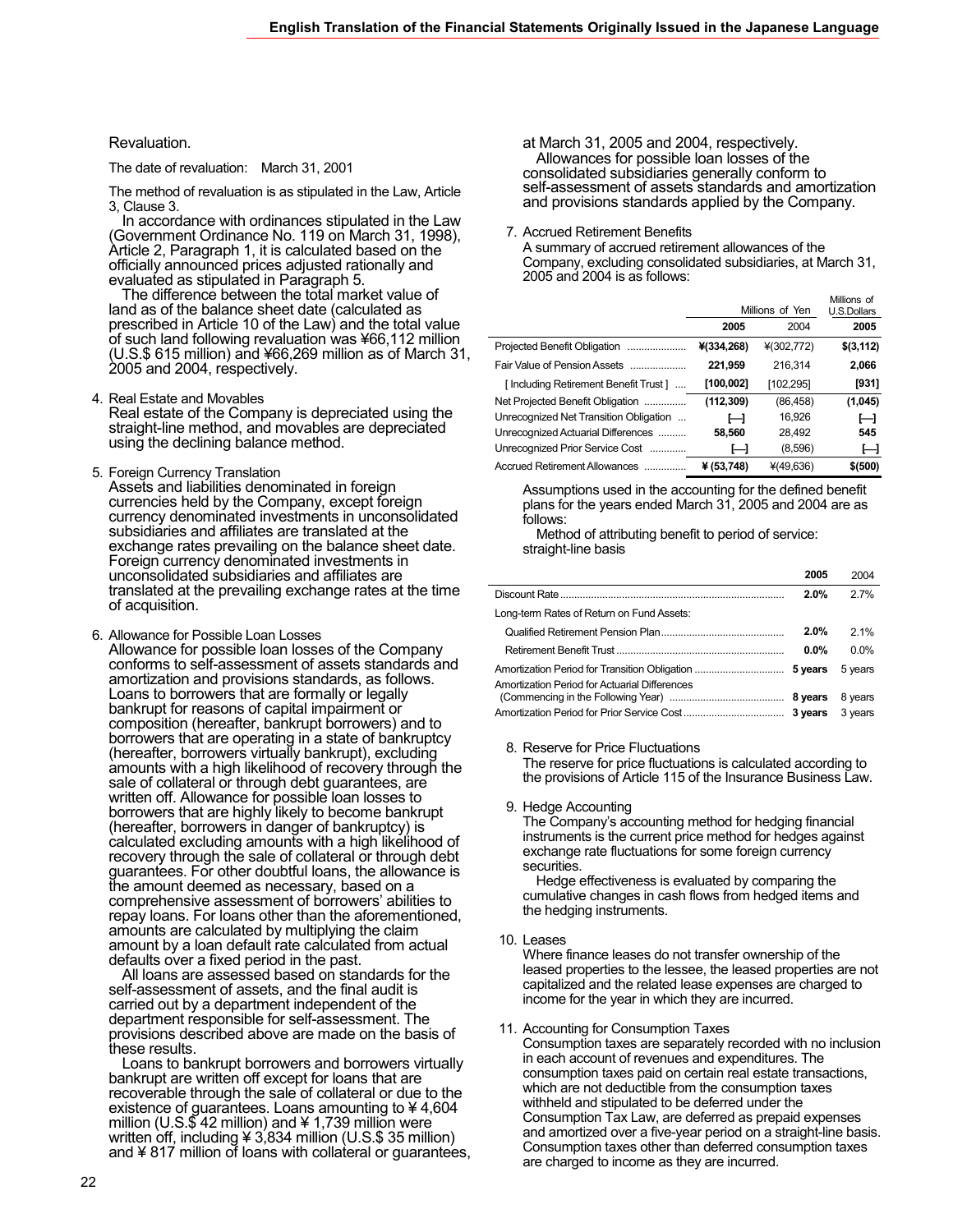12. Policy Reserves

Policy reserves of the Company are reserves provided for by Article 116 of the Insurance Business Law. The insurance premium reserve fund is calculated according to the following procedures:

- (1) In the case of policies covered by the standard liability reserve, the method stipulated by the Prime Minister and the Minister of Finance (Ministry of Finance Notification No. 48, in 1996)
- (2) In the case of policies not covered by the standard liability reserve, the net level premium method

#### 13. Software

Amortization of software used by the Company is calculated using the straight-line method based on the estimated useful life of the software.

14. Loans Receivable

In regard to loans receivable, loans to bankrupt borrowers, loans in arrears, loans in arrears for three months or longer and loans on which terms have been eased totaled ¥ 23,310 million (U.S.\$ 217 million) and ¥ 39,926 million at March 31, 2005 and 2004, respectively. By category, loans to bankrupt borrowers totaled ¥ 224 million (U.S.\$ 2 million) and ¥ 1,229 million, and loans in arrears totaled ¥ 12,758 million (U.S.\$ 118 million) and ¥ 24,639 million at March 31, 2005 and 2004, respectively. After subtracting the amount of loans considered to be irrecoverable from the balances above, the balance of loans to bankrupt borrowers was reduced ¥ 107 million (U.S.\$ 0 million) and ¥ 224 million, and the amount of loans in arrears was reduced ¥ 4,551 million (U.S.\$ 42 million) and ¥ 1,542 million at March 31, 2005 and 2004, respectively. There are loans to bankrupt borrowers on which interest has not been accrued due to expectations that neither the interest nor the principal will be recovered based on the failure of the borrower to make interest or principal payments for a considerable period. Loans that have been disposed of are excluded from this category (hereafter, noninclusive loans in arrears). Of these loans, some are categorized as noninclusive loans in arrears under the provisions of ordinances stipulated in Japan's Corporation Tax Law (Government Ordinance No. 97, in 1965) Article 96, Clause 1, Paragraph 3 and Paragraph 4.

 Loans in arrears are defined as those non performing loans other than loans on which interest payments have been postponed with the aim of supporting the financial recovery of borrowers and loans to self-declared borrowers in danger of bankruptcy on which there has been no delay in the payment of interest.

 Loans in arrears for three months or longer totaled ¥ 1,664 million (U.S.\$ 15 million) and ¥ 1,291 million at March 31, 2005 and 2004, respectively. Loans in arrears for three months or longer are loans on which payments of principal or interest are in arrears for three months or more from the day after the payment date stipulated in the contract and are not included in loans to bankrupt borrowers or loans in arrears.

 Loans on which terms have been eased amounted to ¥ 8,642 million (U.S.\$ 80 million) and ¥ 12,766 million at March 31, 2005 and 2004, respectively. Loans on which terms have been eased are loans on which concessions (e.g., a reduction or a waiver of interest, provision of a grace period on repayments of principal or payments of interest or a waiver of claim) have been made to the advantage of the borrowers with the aim of supporting their financial recovery. Loans on which terms have been eased are not included in loans in arrears for three months or longer, loans in arrears or loans to bankrupt borrowers.

- 15. Accumulated Depreciation Accumulated depreciation of real estate and movables amounted to ¥ 458,706 million (U.S.\$ 4,271 million) and ¥ 570,065 million at March 31, 2005 and 2004, respectively.
- 16. Separate Accounts The amount of assets in separate accounts as stipulated in Article 118 of the Insurance Business Law was ¥ 1,128,948 million (U.S.\$ 10,512 million) and ¥ 929,179 million at March 31, 2005 and 2004, respectively.
- 17. Leases

In addition to movables in the consolidated balance sheets, the Company and subsidiaries use computers and peripherals on lease contracts.

18. Policyholders' Dividend Reserves Changes in the policyholders' dividend reserves were as follows:

|                                        | Millions of Yen | Millions of<br>U.S. Dollars |          |
|----------------------------------------|-----------------|-----------------------------|----------|
|                                        | 2005            | 2004                        | 2005     |
| Amount at the End of Previous Year     | ¥652.375        | ¥738.707                    | \$6,074  |
|                                        | 38,753          | 39.503                      | 360      |
| Dividend Payments to                   | (120.517)       | (126.221)                   | (1, 122) |
| Increase from Accruing Interest Income | 344             | 386                         | з        |
| Amount at the End of Current Year      | ¥570.957        | ¥652.375                    | \$5.316  |

19. Pledged Assets

Assets pledged as collateral amounted to ¥ 583,816 million (U.S.\$ 5,436 million) and ¥ 715,891 million, and secured debts amounted to ¥ 7,903 million (U.S.\$ 73 million) and ¥ 42,055 million at March 31, 2005 and 2004, respectively.

### 20. Funds

The Company raised the fund in capital ¥50,000 million (U.S.\$465 million) and ¥59,000 million in accordance with Article 60 of the Insurance Business Law, for the years ended March 31, 2005 and 2004, respectively.

21. Reserve for Redemption of Fund

The Company redeemed ¥100,000 million (U.S.\$931 million) and ¥69,000 million of fund, for the years ended March 31, 2005 and 2004, respectively. On this redemption, the Company credited ¥100,000 million (U.S.\$931 million) and ¥69,000 million to reserve for redemption of fund, provided for in Article 56 of the Insurance Business Law, which was transferred from voluntary reserve for redemption of fund included in surplus on the balance sheets, for the years ended March 31, 2005 and 2004, respectively.

- 22. Loaned securities Loaned securities amounted to ¥ 867,050 million (U.S.\$ 8,073 million) and ¥ 781,370 million at March 31, 2005 and 2004, respectively.
- 23. Loan Commitments Outstanding loan commitments were ¥ 32,831 million (U.S.\$ 305 million) and ¥ 28,077 million at March 31, 2005 and 2004, respectively.
- 24. Subordinated Debt Other liabilities include ¥ 435,000 million (U.S.\$ 4,050 million) and ¥ 395,000 million of borrowings under subordinated debt contracts that rank lower than other liabilities at March 31, 2005 and 2004, respectively.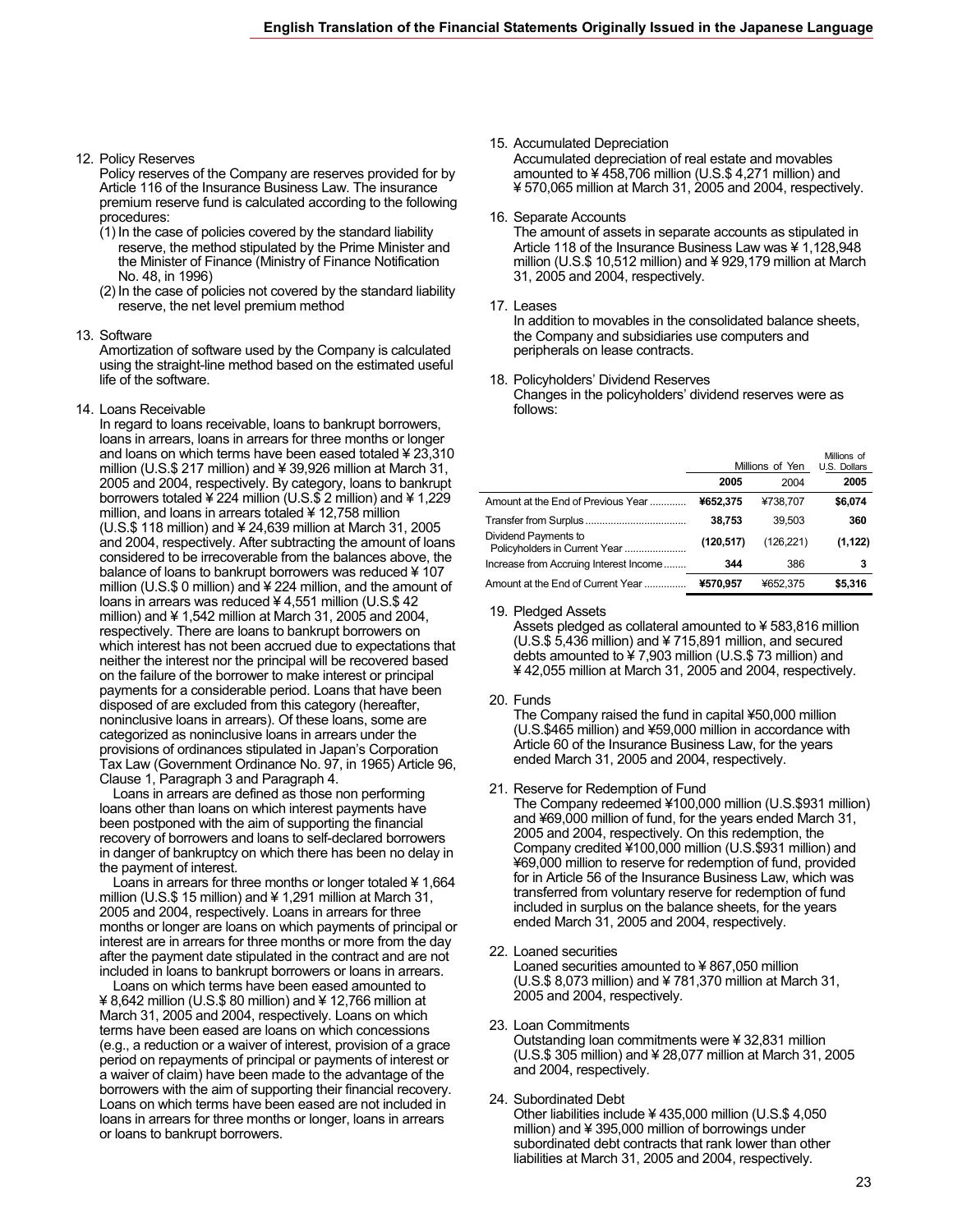25. Obligations to Former Insurance Policyholder Protection Fund

The Company estimated future obligations of ¥ 6,552 million (U.S.\$ 61 million) and ¥ 9,320 million at March 31, 2005 and 2004, respectively, to the former Insurance Policyholder Protection Fund, which has been superceded by the Life Insurance Policyholder Protection Organization under the stipulations of the Supplementary Provisions to the Disposition of Laws Related to Reform of the Financial System, Article 140, Clause 5. These obligations are treated as operating expenses in the year in which the contributions are made.

26. Obligations to Life Insurance Policyholder Protection **Organization** 

The Company estimated future obligations of ¥ 36,868 million (U.S.\$ 343 million) and ¥ 49,122 million at March 31, 2005 and 2004, respectively, to the Life Insurance Policyholder Protection Organization, as stipulated by Article 259 of the Insurance Business Law.

 These obligations are treated as operating expenses in the year in which the contributions are made.

### 27. Deferred Taxes

Deferred tax assets totaled ¥ 272,763 million (U.S.\$ 2,539 million) and ¥ 274,391 million, and deferred tax liabilities totaled ¥ 147,241 million (U.S.\$ 1,371 million) and ¥ 126,336 million at March 31, 2005 and 2004, respectively. Valuation allowances which are deducted from deferred tax assets amounted to  $\angle 8,627$  million (U.S.\$ 80 million) and  $\angle 7,650$ million at March 31, 2005 and 2004, respectively.

 The main components of deferred tax assets were as follows:

|                                      | Millions of Yen |          | Millions of<br>U.S. Dollars |
|--------------------------------------|-----------------|----------|-----------------------------|
|                                      | 2005            | 2004     | 2005                        |
| Losses from Write-down of Securities | ¥88.369         | ¥104.987 | \$822                       |
|                                      | 69.188          | 54.268   | 644                         |
| Accrued Retirement Allowances        | 46.724          | 43.381   | 435                         |
| Reserve for Price Fluctuations       | 33.005          | 23.240   | 307                         |

The main components of deferred tax liabilities were as follows:

|                                | Millions of Yen |          | Millions of<br>U.S. Dollars |
|--------------------------------|-----------------|----------|-----------------------------|
|                                | 2005            | 2004     | 2005                        |
| Unrealized Gains on Securities | ¥135.925        | ¥113.727 | \$1.265                     |

The statutory tax rate was 36.15% in the years ended March 31, 2005 and 2004. The tax rates after the application of tax-effect accounting were 24.2% and 25.1% in the years ended March 31, 2005 and 2004, respectively. The principal reason for this difference was the amount transferred to the reserves for policyholder dividends, which accounted for a decrease of 12.8% and an increase of 13.1% in the years ended March 31, 2005 and 2004, respectively.

### IV. Income Statements

1. Impairment of Fixed Assets

In the year ended March 31, 2005, the Company and its consolidated domestic subsidiaries adopted early the new accounting standard for impairment of fixed assets ("Opinion Concerning Establishment of Accounting Standard for Impairment of Fixed Assets" issued by the Business Accounting Deliberation Council on August 9, 2002) and the

implementation guidance for accounting standard for impairment of fixed assets (the Financial Accounting Standard Implementation Guidance No. 6 issued by the Accounting Standards Board of Japan on October 31, 2003). As a result of this adoption, surplus before taxes decreased by ¥ 42,123 million (U.S.\$ 392 million ) .

The accumulated impairment losses were directly deducted from each asset's acquisition cost.

The Company's details of impairment losses for the year ended March 31, 2005 are as follows:

### a. Grouping

The Company groups all the fixed assets for commercial use into one asset group, and each real estate for rent

and unused real estate as a separate asset group.

b. Background to recognizing impairment losses The Company reduced the carrying amount of real estate for rent or unused real estate which experienced a downturn in profitability due to decline in land prices or rent to a recoverable amount, and recognized impairment losses and included those in special losses.

c. Details of impairment losses of fixed assets

| Group                                  | Type                              | Millions of Yen |        | Millions of<br>U.S. Dollars |     |  |
|----------------------------------------|-----------------------------------|-----------------|--------|-----------------------------|-----|--|
|                                        |                                   | 2005            |        | 2005                        |     |  |
| Real estate<br>for rent<br>Unused real | Land and<br>buildings<br>Land and |                 | 39.539 |                             | 368 |  |
| estate                                 | buildings                         | ¥               | 2.584  | \$                          | 24  |  |
|                                        | Total                             | ¥               | 42.123 | S                           | 392 |  |

d. The recoverable amount

 The recoverable amounts for real estate for rent is the net selling price or the value in use, and the recoverable amounts for unused real estate is net selling price.

Net selling price is calculated using an estimated sales

price, appraisal value based on Real Estate Appraisal

Standards, or publicly announced prices.

Value in use is equal to the net future cash flow discounted at 5.0%.

### 2. Securities

The components of the Company's gains on sales of securities were ¥ 7,712 million ( $\overline{U}$ .S. $\overline{\$}$  71 million) and ¥ 35,647 million from government and other bonds, ¥ 34,387 million (U.S.\$ 320 million) and ¥ 59,581 million from stocks, etc., and ¥ 457 million (U.S.\$ 4 million) and ¥ 22,786 million from foreign securities for the years ended March 31, 2005 and 2004, respectively.

 The components of losses on sales of securities were ¥ 6,574 million (U.S.\$ 61 million) and ¥ 15,584 million from government and other bonds, ¥ 9,808 (U.S.\$ 91 million) and ¥ 53,541 million from stocks, etc., and ¥ 26,761 million (U.S.\$ 249 million) and ¥ 9,419 million from foreign securities for the years ended March 31, 2005 and 2004, respectively.

 The components of losses on valuation of securities were ¥ 3,787 million (U.S.\$ 35 million) and ¥ 5,703 million from stocks, etc., and ¥ 699 million (U.S.\$ 6 million) and ¥ 303 million from foreign securities for the years ended March 31, 2005 and 2004, respectively.

### 3. Trading Securities

Interest and dividend income on trading securities of the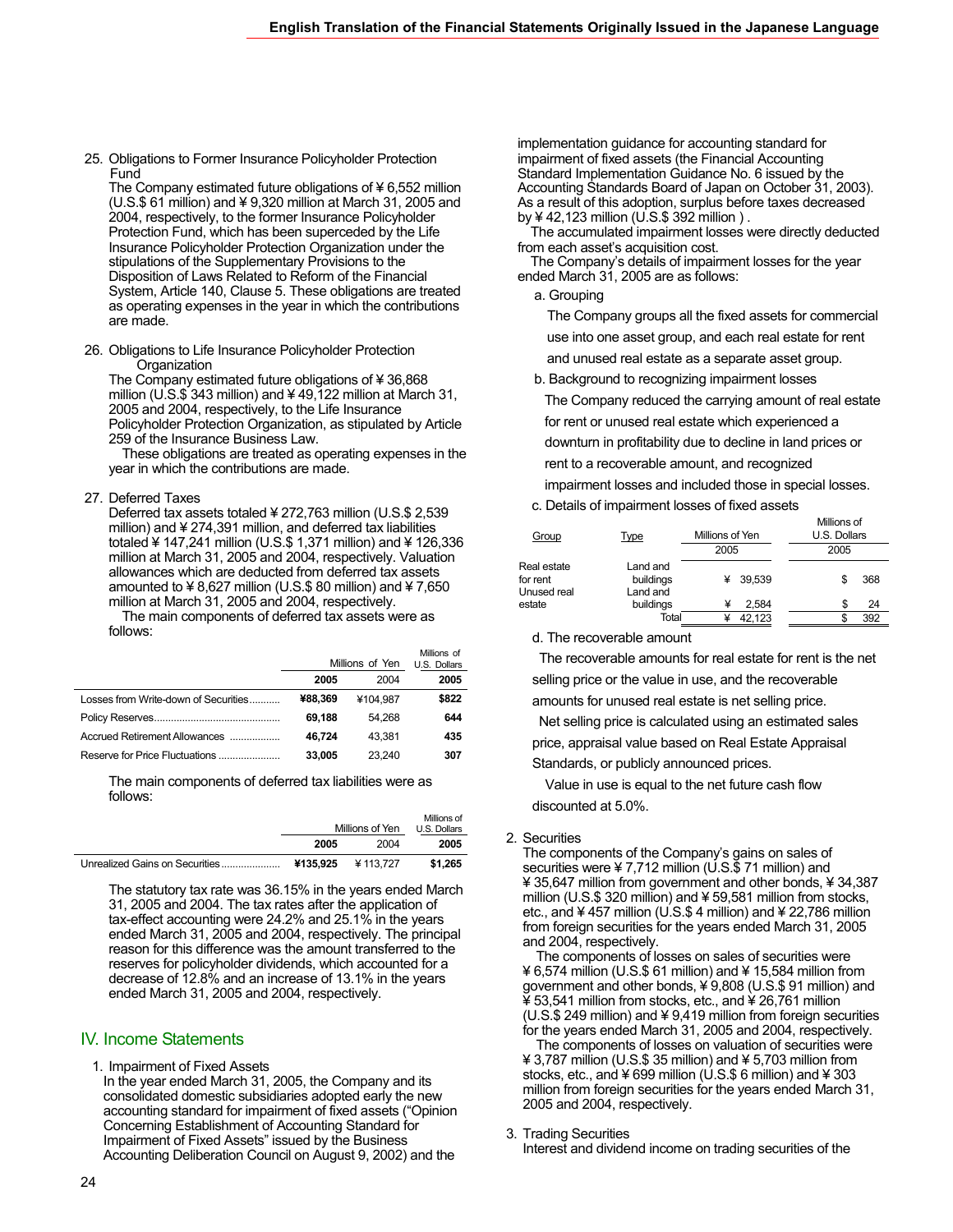Company were ¥ 16 million (U.S.\$ 0 million) and ¥ 6 million for the years ended March 31, 2005 and 2004, respectively. Gains on sales of securities were ¥ 687 million (U.S.\$ 6 million) for the year ended March 31, 2005, and losses on sales of securities were ¥ 2,663 million for the year ended March 31, 2004. Valuation gains were ¥ 571 million (U.S.\$ 5 million) for the year ended March 31, 2005, and valuation losses were ¥ 1,683 million for the year ended March 31, 2004.

4. Derivatives

Valuation losses of ¥ 4,668 million (U.S.\$ 43 million) and ¥9,878 million are included in losses on derivatives of the Company for the years ended March 31, 2005 and 2004, respectively.

5. Retirement Benefit Expenses The total amount of severance and retirement benefit

expenses of the Company for the years ended March 31, 2005 and 2004 comprised the following:

|                                           | Millions of Yen |         | Millions of<br>U.S. Dollars |
|-------------------------------------------|-----------------|---------|-----------------------------|
|                                           | 2005            | 2004    | 2005                        |
|                                           | ¥11.930         | ¥12.391 | \$111                       |
| Interest Cost on Projected Benefit        | 8.174           | 8.206   | 76                          |
|                                           | (2, 280)        | (2,232) | (21)                        |
| Amortization of Net Transition Obligation | 16.926          | 16.926  | 157                         |
| Amortization of Actuarial Differences     | 6.254           | 8,630   | 58                          |
| Amortization of Prior Service Cost        | (8,596)         | (9,377) | (80)                        |
| Total Amount of Severance and Retirement  | ¥32.409         | ¥34.545 | \$301                       |

### V. Statements of Cash Flows

- 1. Cash and Cash Equivalents For the purpose of the consolidated statements of cash flows, cash and cash equivalents comprise cash on hand and bank deposits bearing no interest.
- 2. Reconciliations of Cash and Cash Equivalents The reconciliations of cash and deposits in the consolidated balance sheets and cash and cash equivalents in the consolidated statements of cash flows at March 31, 2005 and 2004 are as follows:

|                           | Millions of Yen |          | Millions of<br>U.S. Dollars |
|---------------------------|-----------------|----------|-----------------------------|
|                           | 2005            | 2004     | 2005                        |
|                           | ¥107,741        | ¥101.959 | \$1,003                     |
|                           | (64,040)        | (79.463) | (596)                       |
| Cash and Cash Equivalents | ¥43,701         | ¥22.495  | \$406                       |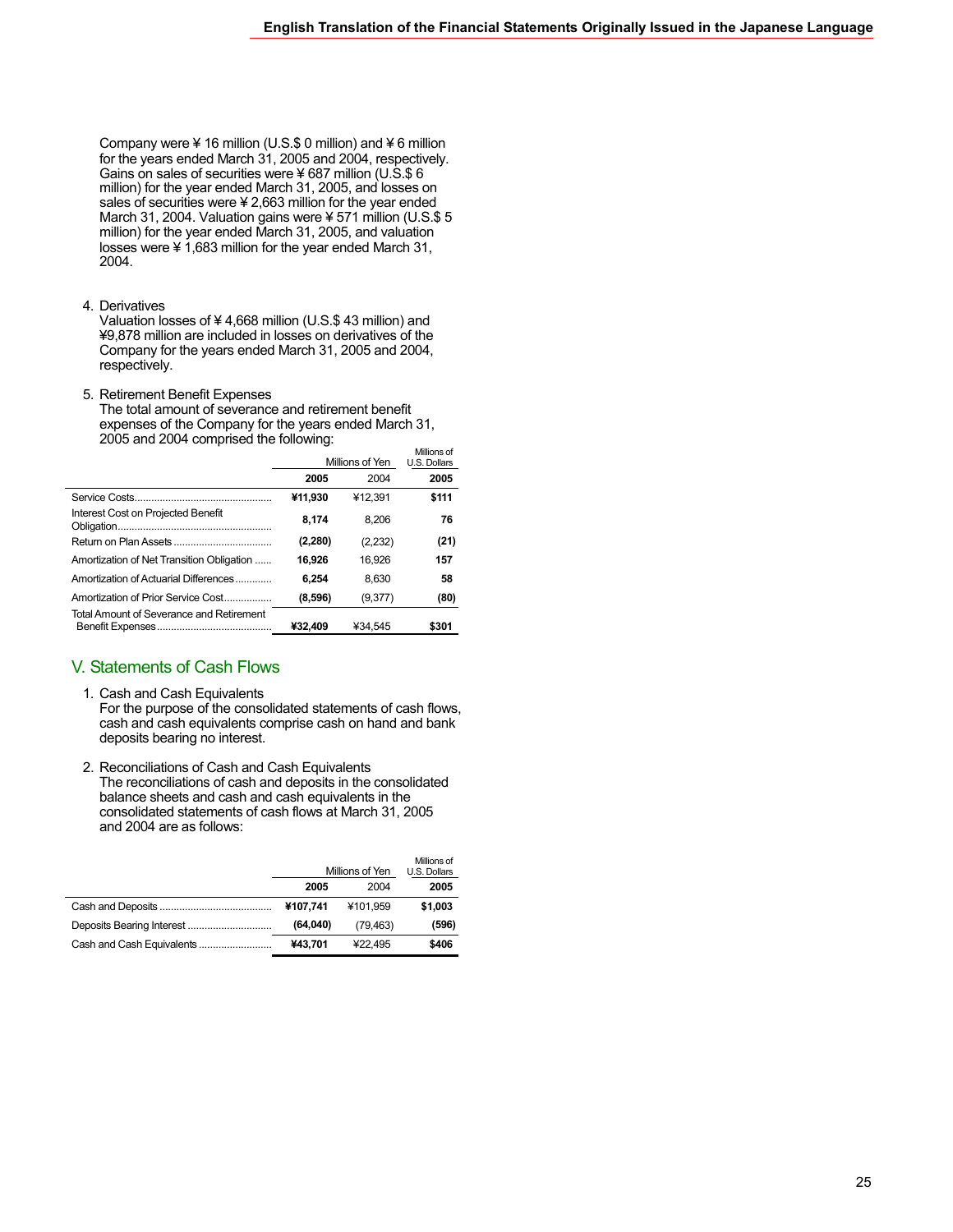**English Translation of the Financial Statements Originally Issued in the Japanese Language**

### **Independent Auditors' Report**

To the Board of Directors of SUMITOMO LIFE INSURANCE COMPANY

We have audited the accompanying consolidated balance sheets of SUMITOMO LIFE INSURANCE COMPANY and consolidated subsidiaries as of March 31, 2005 and 2004, and the related consolidated statements of income, surplus and cash flows for the years then ended, expressed in Japanese yen. These consolidated financial statements are the responsibility of the Company's management. Our responsibility is to independently express an opinion on these consolidated financial statements based on our audits.

We conducted our audits in accordance with auditing standards generally accepted in Japan. Those standards require that we plan and perform the audit to obtain reasonable assurance about whether the financial statements are free of material misstatement. An audit includes examining, on a test basis, evidence supporting the amounts and disclosures in the financial statements. An audit also includes assessing the accounting principles used and significant estimates made by management, as well as evaluating the overall financial statement presentation. We believe that our audits provide a reasonable basis for our opinion.

In our opinion, the consolidated financial statements referred to above present fairly, in all material respects, the consolidated financial position of SUMITOMO LIFE INSURANCE COMPANY and subsidiaries as of March 31, 2005 and 2004, and the consolidated results of their operations and their cash flows for the years then ended, in conformity with accounting principles generally accepted in Japan .

Without qualifying our opinion, we draw attention to the following.

As explained in Note IV.1, in the year ended March 31, 2005, the Company adopted early the new accounting standards for impairment of fixed assets. ("Opinion Concerning Establishment of Accounting Standard for Impairment of Fixed Assets" issued by the Business Accounting Deliberation Council on August 9, 2002) and the implementation guidance for the accounting standard for impairment of fixed assets (the Financial Accounting Standard Implementation Guidance No. 6 issued by the Accounting Standards Board of Japan on October 31, 2003).

The consolidated financial statement as of and for the year ended March 31, 2005 has been translated into United States dollars solely for the convenience of the reader. We have recomputed the translation, and, in our opinion, the consolidated financial statements expressed in Japanese yen have been translated into United States dollars on the basis set forth in Note I to the consolidated financial statements.

Our firm and engagement partners have no interest in the Company which should be disclosed pursuant to the provisions of the Certified Public Accountants Law of Japan.

Tokyo, Japan May 24, 2005

### KPMG AZSA & Co.

By: Takaaki Miura (Seal) Designated and Engagement Partner Certified Public Accountant

By: Katsumi Hashimoto (Seal) Designated and Engagement Partner Certified Public Accountant

By: Yukio Kumaki (Seal) Designated and Engagement Partner Certified Public Accountant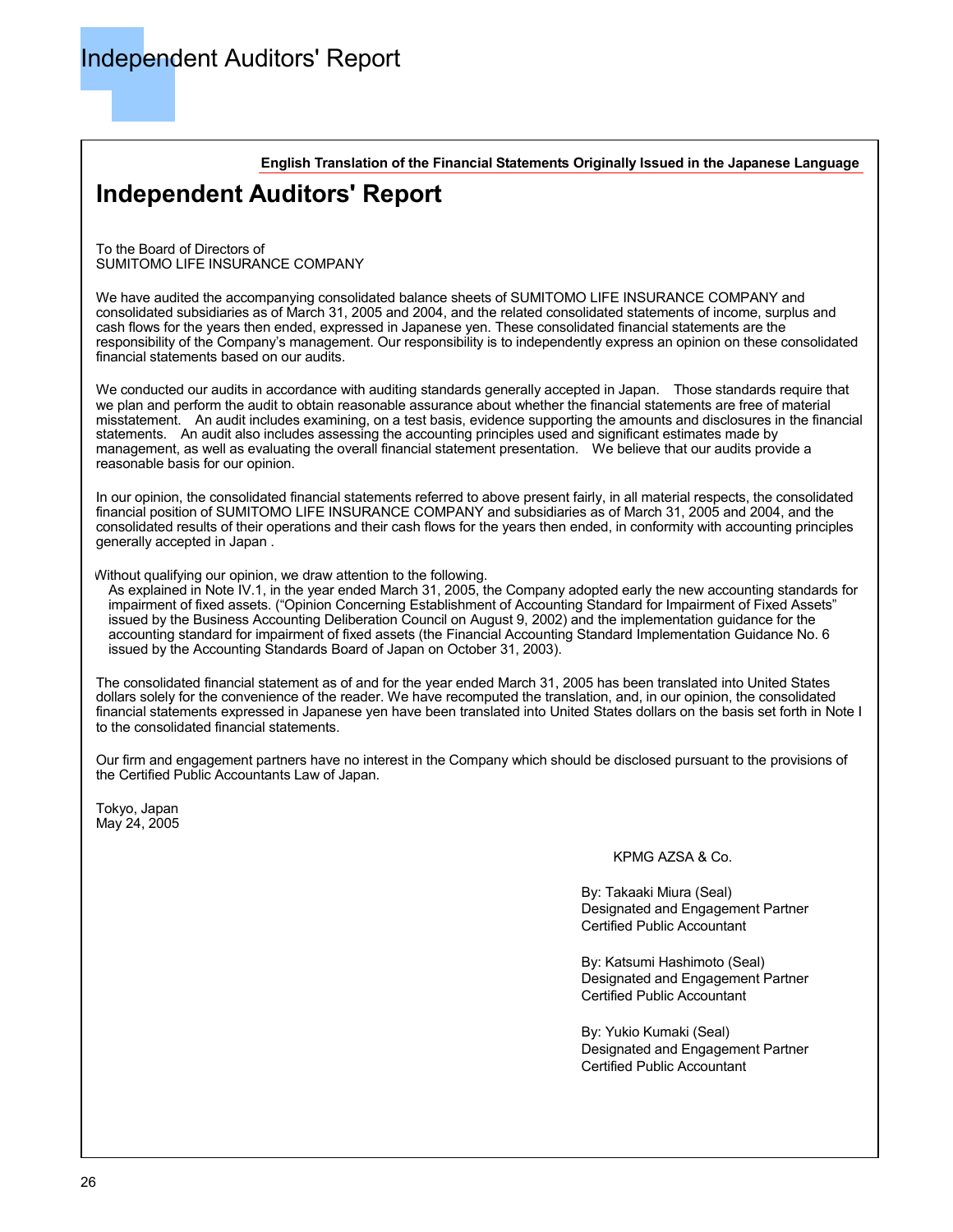### International Network

### (As of July 5, 2005)

#### New York Representative Office

Develops business relationships in the United States and carries out research and analysis on the North American financial market; established in 2001 101 East 52nd Street, 2F, New York, NY 10022, U.S.A. Tel:(212)521-8340 Fax:(212) 750-7930 Chief Representative: Yukihiko Motooka

#### London Representative Office

Develops business relationships in Europe and carries out research and analysis on the European financial market; established in 2001 6F, 12-15 Finsbury Circus, London EC2M 7BT, U. K.

Tel:(20) 7256-7630 Fax:(20)7256-7624 Chief Representative: Soon-Chul Park

#### Beijing Representative Office

Carries out research and analysis on the Chinese financial market; established in 1991 1205, Beijing CR Building, 12F A8 Jiangguomen-North Street, Beijing, People's Republic of China 100005 Tel: (10) 8519-2501 Fax: (10) 8519-2503 Chief Representative: Akihiro Matsumoto

#### Sumitomo Life Realty (N.Y.), Inc.

Makes real estate investments and manages real estate properties in principal U.S. cities; incorporated in 1982

- Head Office 101 East 52nd Street, 2F, New York, NY 10022, U.S.A. Tel:(212)521-8370 Fax:(212) 750-7931 President: Norio Morimoto
- Atlanta Office One Atlantic Center 1201 West Peachtree Street, Suite 5099, Atlanta, GA 30309, U.S.A. Tel:(404)364-3260 Fax:(404)364-3265 Senior Vice President: Cynthia R. Alexander

Sumitomo Life Insurance Agency America, Inc. Engages in brokerage services for insurance products related to employee welfare systems, including corporate health insurance, dental insurance, and life insurance products; incorporated in 1986

- Head Office & New York Branch 101 East 52nd Street, 2F, New York, NY 10022, U.S.A. Tel:(212)521-8300 Fax:(212)980-4008 President: Fuminori Tamura Executive Vice President and General Manager: Kazuo Matsuoka
- Los Angeles Branch 990 West 190th Street, Suite 420, Torrance, CA 90502, U.S.A. Tel:(310)767-2113 Fax:(310)768-3420 Senior Vice President and General Manager: Takeshi Hiramatsu
- Atlanta Branch Three Northwinds Center, 2500 Northwinds Parkway, Suite 370, Alpharetta,GA 30004, U.S.A. Executive Vice President and General Manager: Brian E. Sweeney
- Chicago Branch 8937 Birch, Morton Grove, IL 60053, U.S.A.

### Directors, Corporate Auditors, and Vice Presidents

(As of July 5, 2005)

#### **Directors**

*Chairman*  Yasuo Yoshino

*President and Chief Executive Officer* 

Shinichi Yokoyama *Deputy Presidents* 

Shinichiro Satake Hiroshi Kadota

*Senior Managing Director*  Eiichi Shibao

*Managing Directors*  Hitoshi Kawashima Yoshio Sato Hideo Kobayashi Koji Hanaoka Fumio Tokubutsu Ikunori Kato Norio Takamatsu

*Directors*  Akio Kosai Taketoshi Yamamoto

Corporate Auditors Takashi Nakagawa Masaaki Kamohara Tadayoshi Ota Takemochi Ishii Eiko Shinotsuka

### Executive Officers

Hideo Nemoto Takanobu Takimoto Noriaki Yajima Arata Ito Tsutomu Yasukawa Yukio Nakae Yutaka Amino Koichi Suzaki Hiroshi Okazaki Haruo Urata Toru Nakamura Kazuhiko Tsutsumi Mitsutoshi Mise Hiroshi Yamaguchi Shinji Haruhara